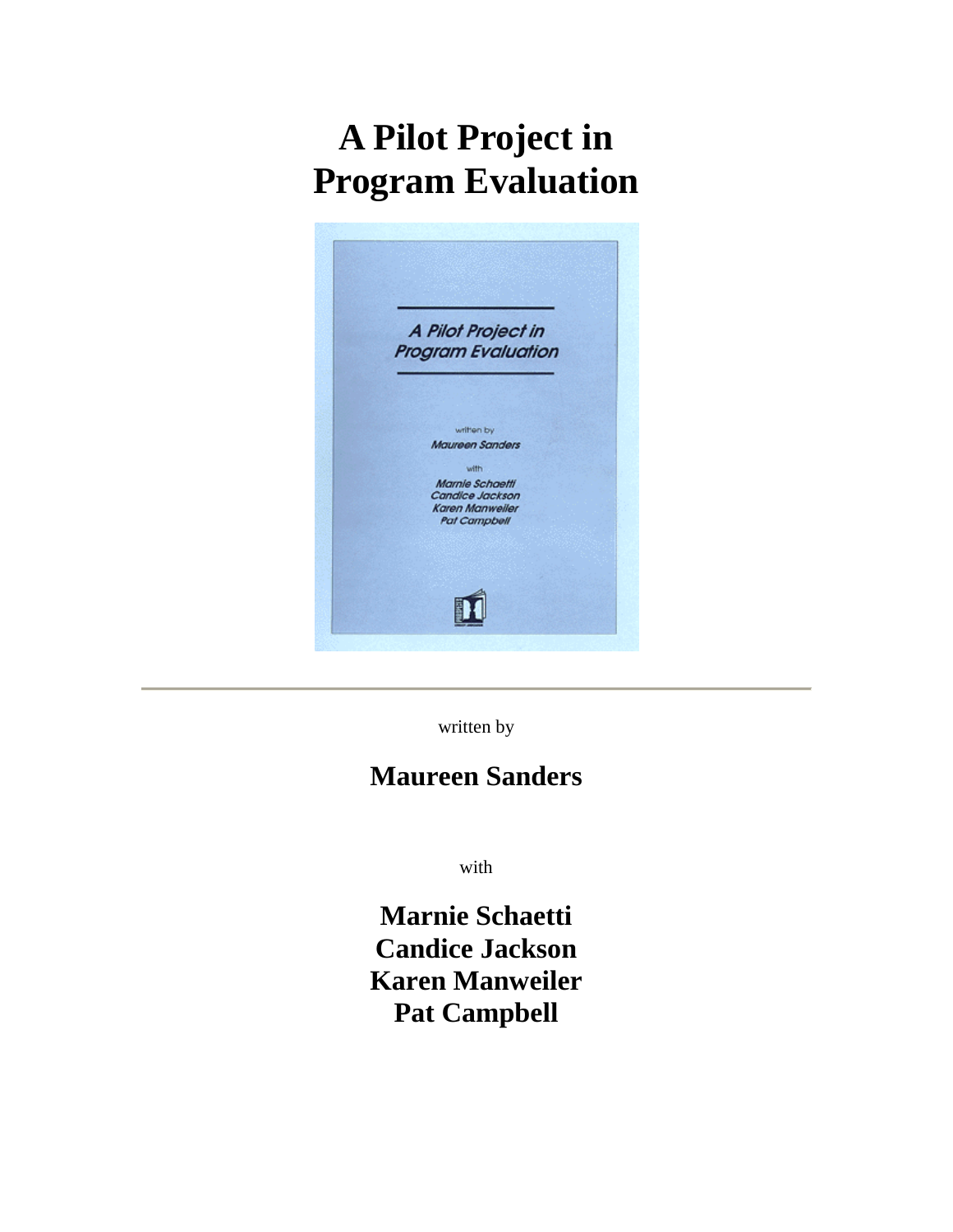# Acknowledgements

*We gratefully acknowledge project funding from the National Literacy Secretariat, Human Resources Development Canada.*

*We are also grateful for the core funding provided to our literacy programs by Alberta Advanced Education and Career Development.*

*Each of the coordinators involved in the project wish to thank the students, tutors and board or advisory committee members of their respective organizations. Thank you to participants from Prospects Literacy Association, Edmonton, Project Read, Claresholm PAL Project, Stony Plain and Write Soon Literacy Project, Whitecourt.*

*In the Prospects' program, sincere thanks go to Margaret Reine who devoted considerable time to organizing and implementing the Progress Profile too/ for a large number of pairs; thanks also to Marg and to Susan Devins for their work in organizing the group process for the Program Evaluation kit and for their help in analyzing the data.*

*In the Project Read program thanks go to Pat Anderson who spent many hours of volunteer time photocopying and mailing questionnaires as we// as compiling the data.*

*In the Whitecourt program thanks a/so go to Bonnie Walter and her program members in Fort Assiniboine who participated in Whitecourt's evaluation project.*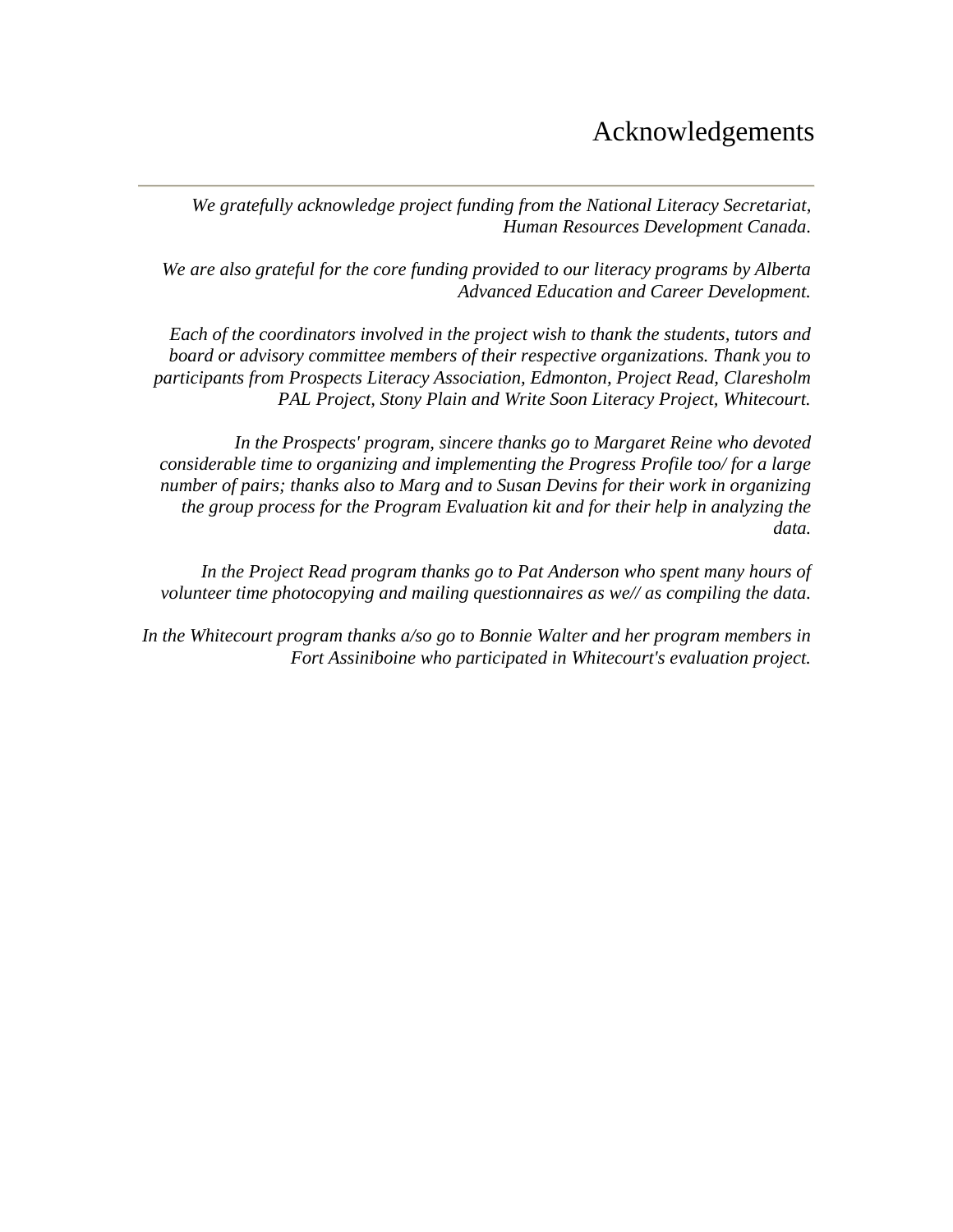#### **[1. BACKGROUND TO THE PROJECT](#page-3-0)**

 [Introduction](#page-3-0) [Issues in Program Evaluation](#page-3-0) [Why We Did the Project](#page-4-0)

#### **[2. PROJECT SET-UP](#page-5-0)**

 [The Project Participants](#page-5-0) [Choosing the Evaluation Tools](#page-6-0)

#### **[3. THE TWO EVALUATION TOOLS](#page-7-0)**

 [Adult Literacy Volunteer Tutor Program Evaluation Kit](#page-7-0) [The Progress Profile](#page-8-0)

#### **[4. PILOTING THE EVALUATION TOOLS](#page-11-0)**

 [The First Stage: Program Evaluation Kit](#page-11-0) [The Second Stage: The](#page-12-0) *Progress Profile* [Data Analysis](#page-13-0)

#### **5. OUR [FINDINGS](#page-14-0)**

 [Adult Literacy Volunteer Tutor Program Evaluation Kit](#page-14-0) [Advantages](#page-14-0) [Disadvantages](#page-16-0)

 [The Progress Profile](#page-20-0) [Advantages](#page-20-0) [Disadvantages](#page-21-0)

#### **[6. RECOMMENDATIONS](#page-23-0)**

 [Adult Literacy Volunteer Tutor Program Evaluation Kit](#page-23-0) [The Progress Profile](#page-25-0)

#### **[7. WHERE TO NEXT?](#page-27-0)**

#### **[8. APPENDICES](#page-29-0)**

 Appendix A: [The Good Practice Statements](#page-29-0) [Appendix B: Case Studies of the Progress Profile](#page-32-0)

#### **[9. WORKS CITED](#page-44-0)**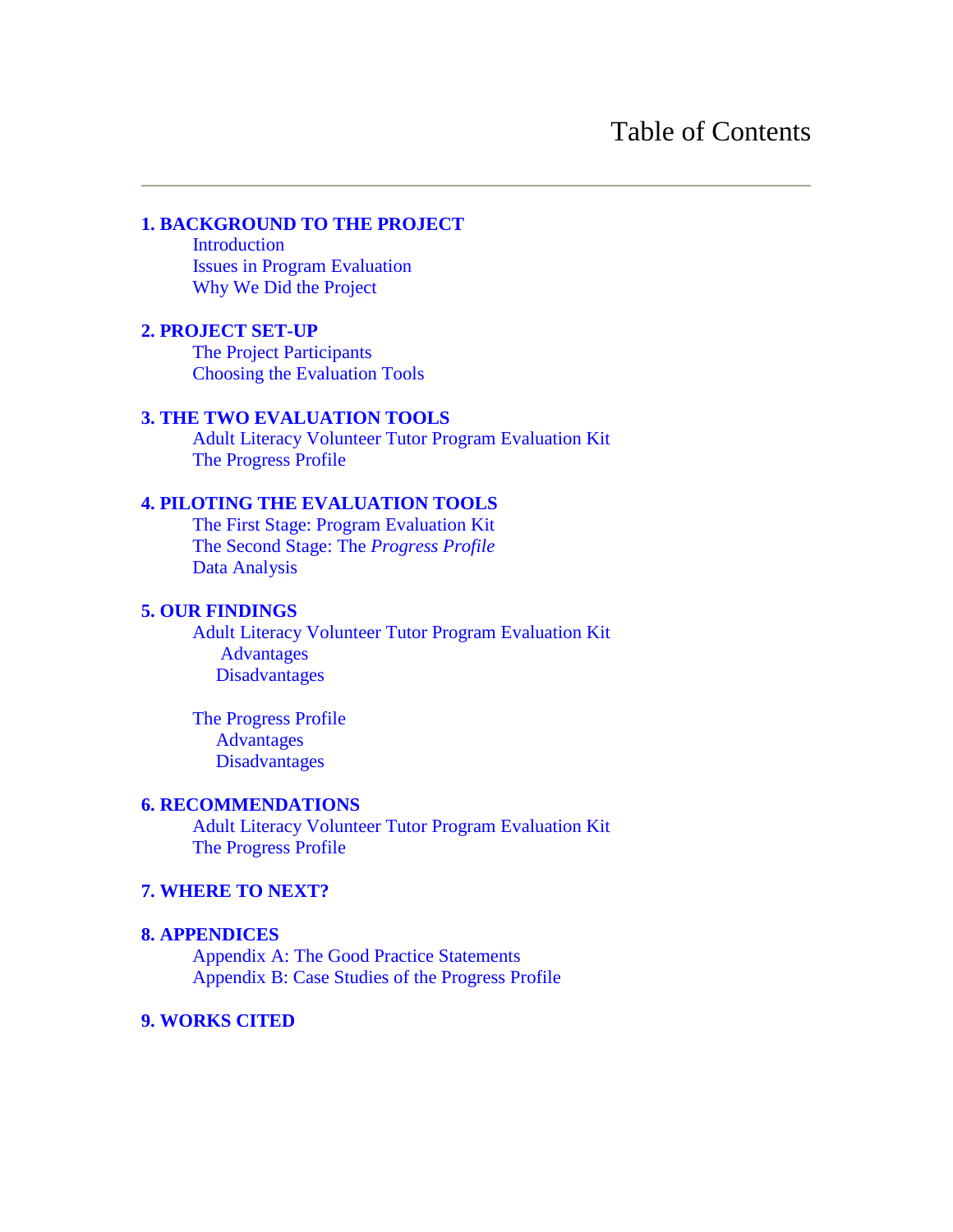# <span id="page-3-0"></span>*Introduction*

Adult literacy programs which are community-based and work with volunteer tutors, have existed in Alberta since 1979. The number of programs has grown from just a few programs in the early 1980's to around 85 today. The majority of these programs receive annual grants from Alberta Advanced Education and Career Development in amounts ranging from \$11,000 to \$72,000. Programs also range in size, from those in small rural communities providing service to 10 or 20 pairs, to those in large urban areas providing service to more than 100 pairs.

The issues confronting the programs' coordinators and communities have shifted and changed over the past fifteen years, but one programming concern remains constant: the need to find an effective, relevant and applicable means of program evaluation.

#### *Issues in Program Evaluation*

In a 1992 study, Candice Jackson pointed out that program evaluation has been one of the least emphasized areas of adult literacy programming. She named several reasons for this, including lack of coordinator training and expertise in this area, lack of time to conduct thorough program evaluation, and lack of requirement for such activity by the primary funder. The reasons are compounded by the voluntary nature of enrolment in literacy programs and the often transient lifestyle of the participants.

A further difficulty in implementing evaluation is that most models of evaluation were developed to meet the needs of programs in institutional settings. Institutional philosophies and goals frequently differ from those of more informal community-based programs. For example, in institutional settings there is an emphasis on set programs with definite starting and finishing points. Literacy programs, on the other hand, tend to have open entry and exit policies, with goals and programs that are individually decided by the students, tutors and staff. Traditional evaluation models may thus have little validity in community-based volunteer literacy programs.

The lack of an easy-to-use and accepted evaluation tool, when added to the above obstacles, means that literacy coordinators remain frustrated in their attempts to evaluate their programs. They may be unsure about the reasons for evaluation and about how to implement it.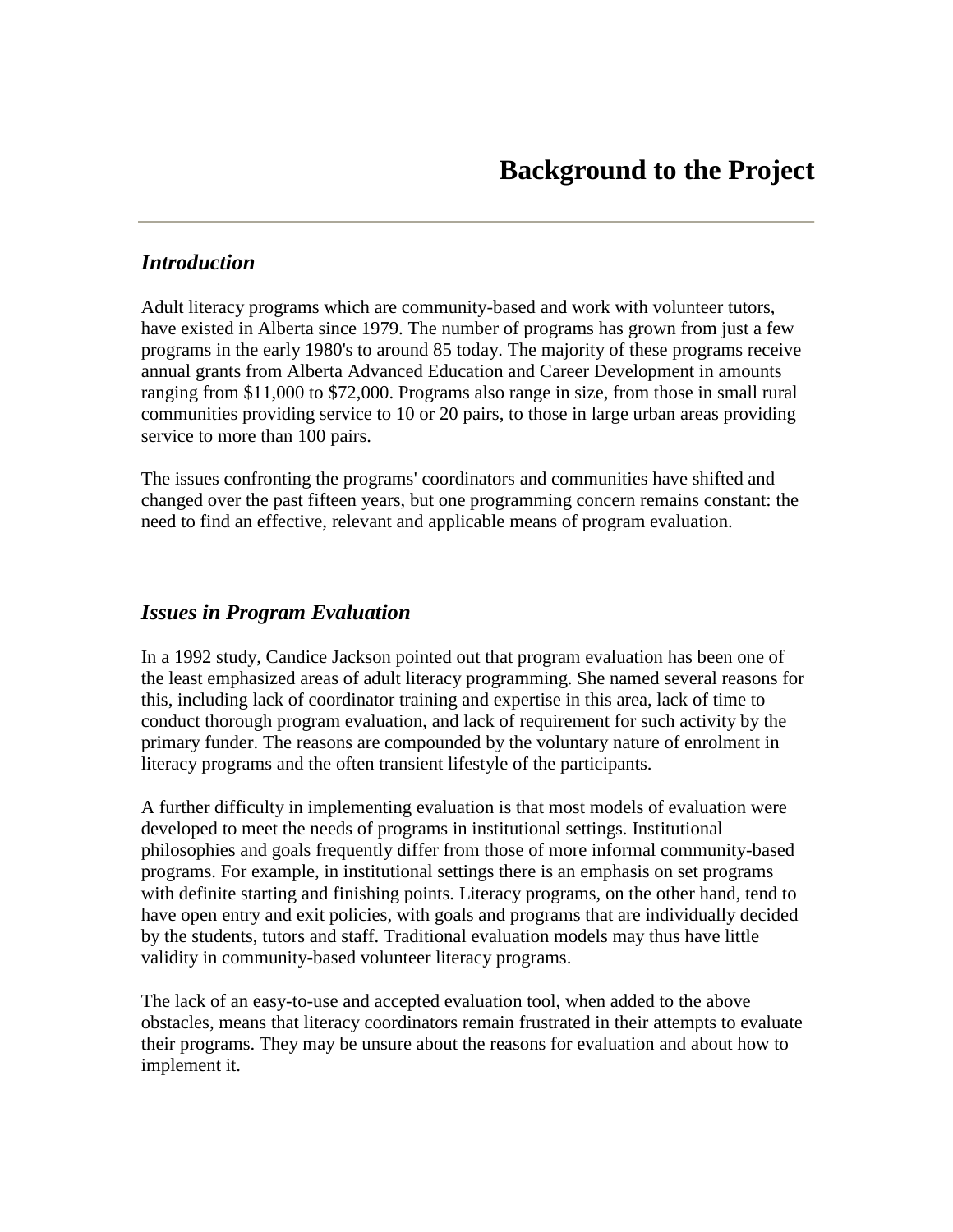#### <span id="page-4-0"></span>*Why We Did the Project*

Those of us involved in the *Pilot Project To Analyze Two Adult Literacy Program Evaluation Tools* are, or were at the time, coordinators of community-based literacy programs. We understand the barriers facing literacy coordinators as we consider implementing program evaluation. Nevertheless, in an era when accountability and responsiveness have become the watchwords, we feel it critically important to have a recognized means of evaluating our programs. Equally strongly, we know that the means of evaluation *must* be applicable, user-friendly and cost-effective.

We were each motivated also by our individual interests in program evaluation. Candice Jackson had completed graduate work on this topic and wanted to pursue her interest further; Maureen Sanders had done evaluation on a small scale and, like Karen Manweiler, had a Board/ Advisory Committee that was keen to explore the idea of program evaluation. Marnie Schaetti, in her role as President of the Literacy Coordinators of Alberta, was also interested in the applicability of program evaluation to all programs in the province

We initiated this project to investigate the viability of two program evaluation tools that were said to be appropriate to community-based literacy programs. We wanted to examine how effectively these tools overcame the current barriers to evaluation and then make some recommendations for their future use. Our ultimate goal was to be able to recommend a suitable evaluation tool for general use by literacy coordinators in Alberta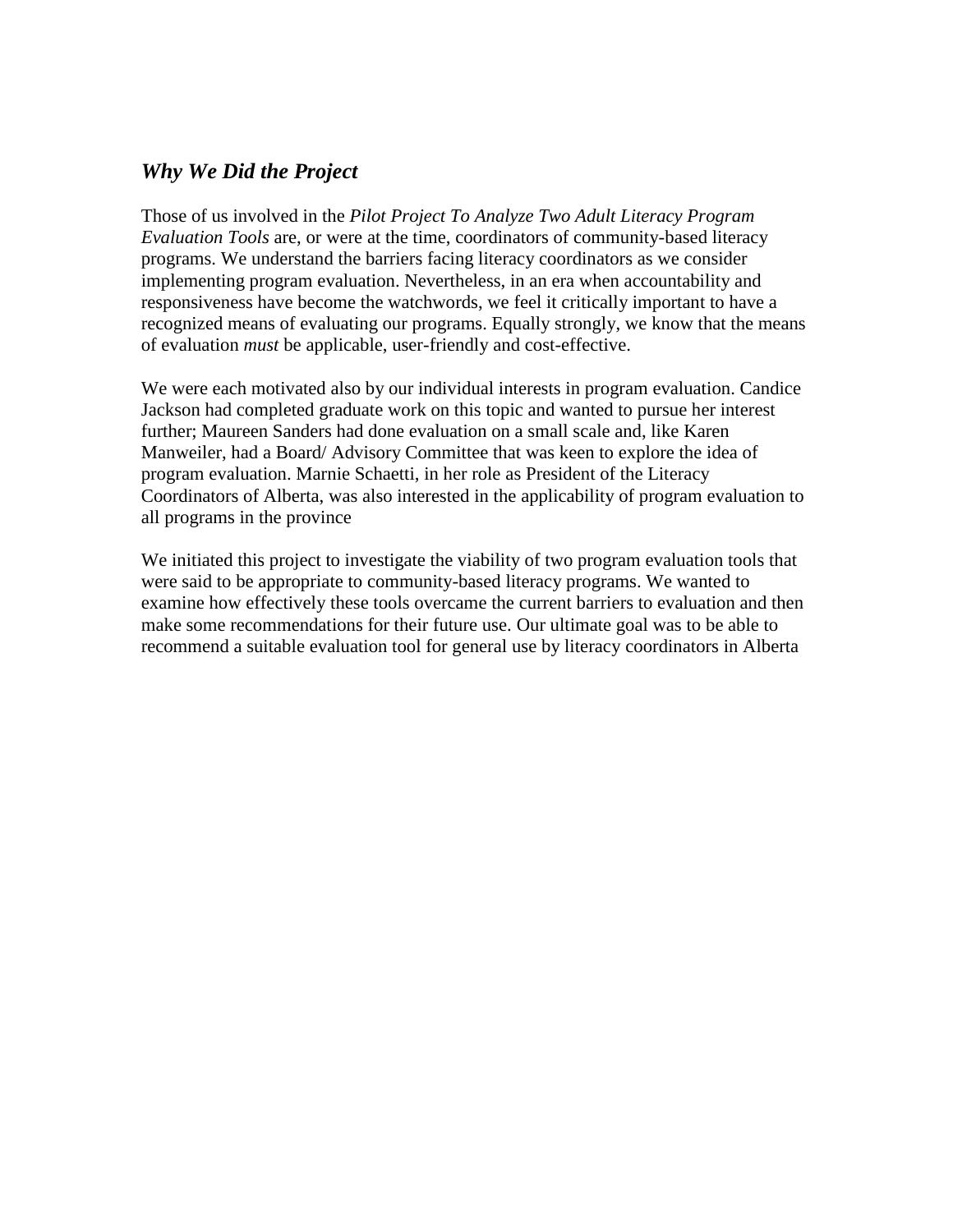# <span id="page-5-0"></span>*The Project Participants*

The community-based volunteer adult literacy programs of Alberta have much in common and, at the same time, are as varied as they are numerous. Our goals and methodologies are similar no matter what our differences. Yet, being community-based, each program reflects its community's individuality and uniqueness. We therefore wanted the programs involved in this project to reflect not only our commonalities but also our differences as much as possible. The programs that participated were:

*Prospects Literacy Association in Edmonton:*

Prospects coordinator Maureen Sanders agreed to work with up to 100 tutoring pairs for this project. Prospects was the largest program in the Evaluation Project, and the only urban one.

*The Write Soon Literacy Project in Whitecourt:*

Karen Manweiler was the Write Soon coordinator at the time and agreed to work with up to 65 pairs. This project covers a large geographical area in northern Alberta, incorporating several communities, and requiring a lot of traveling by the coordinator.

*Parkland Adult Literacy Project in Stony Plain:*

Located in a rural area not far from Edmonton, the project in Stony Plain is medium-sized. Candice Jackson, who coordinated the program at the time, planned to work with up to 30 pairs.

*Project Read in Claresholm:*  $\bullet$ 

> Marnie Schaetti's program was the smallest one involved, bringing 15 pairs to the project. Project Read, located 100 kilometres south of Calgary, serves several rural communities, the largest of which has a population of about 3,000.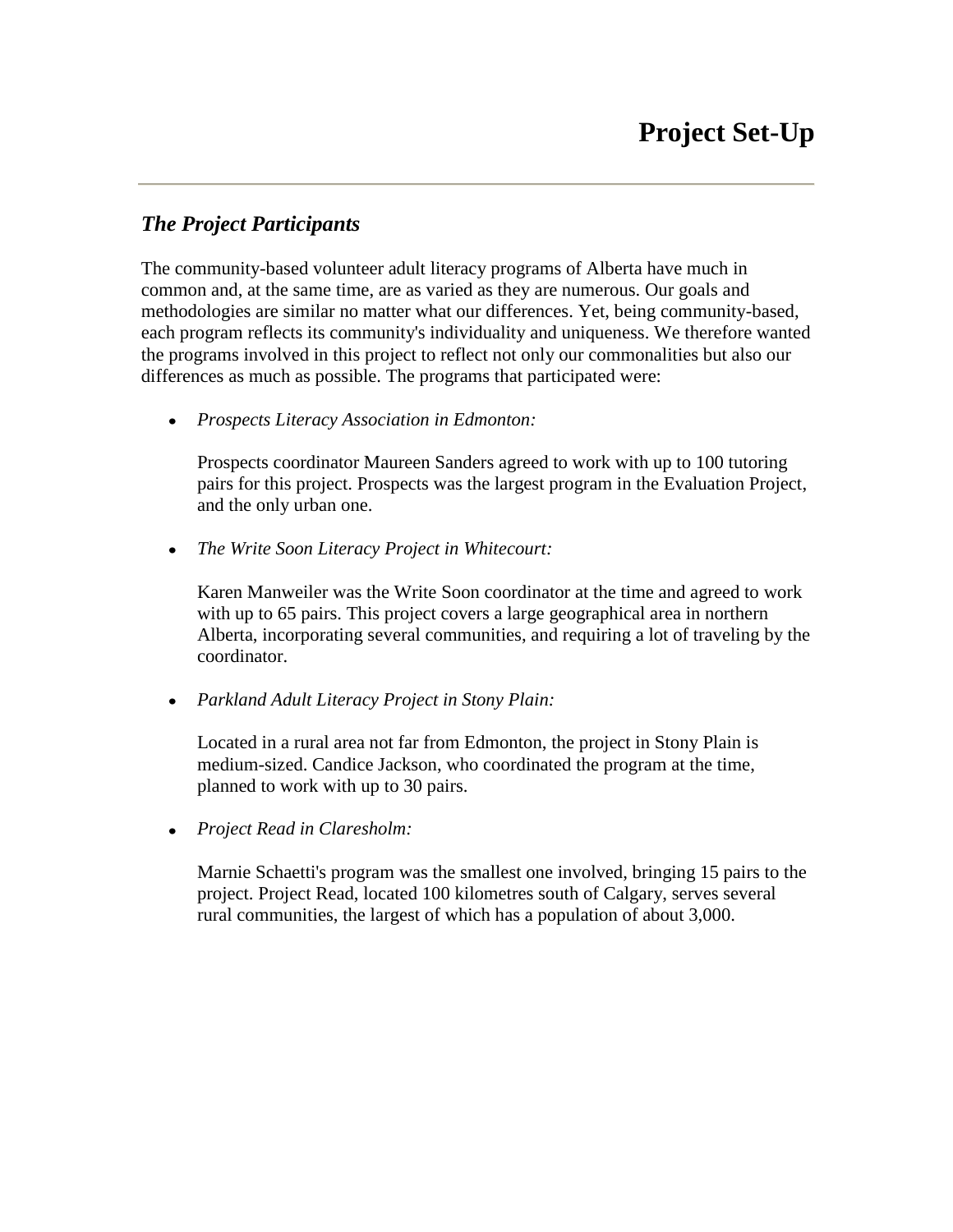<span id="page-6-0"></span>In selecting programs to be involved, we looked for programs of different sizes in different geographic regions of the province which mirrored our differing demographic realities. We were successful in finding this range of programs to participate in the project.

# *Choosing the Evaluation Tools*

As we considered evaluating our programs we realized that each program could be evaluated at two different levels. On the one hand, our projects needed to be evaluated as a whole. We needed to look at: fiscal, volunteer and resource management; training; community involvement and linkage; learner assessment and instructional strategies; and all that we do as literacy coordinators. For this purpose, the first tool we chose to use was the *Adult Literacy Volunteer Tutor Program Evaluation Kit (1989),* by Audrey Thomas of British Columbia. Some of us had already used parts of this kit and felt that it was philosophically sound and offered good possibilities for examining all elements of our programs.

On the other hand, as literacy coordinators, we must offer our tutors and students an effective method of measuring the progress of their work together as individual pairs. We realized that for many programs this is an area of weakness; our current ways of measuring progress are piecemeal and tend to reside within the control of the program coordinator (for example, assessment through informal reading inventories, and/or reports from tutors which may only indicate numbers of hours spent working together). However, we often receive requests from tutors and students for ways that they themselves can determine how they are doing in their work together.

Some members of our group had already examined and tried out the *Progress Profile* kit published by the Adult Literacy and Basic Skills Unit (ALBSU) in London, England. We felt it offered potential in the area of joint student/tutor evaluation and we were keen to pilot it on a larger scale. This was the second of the tools we decided to evaluate as part of this study.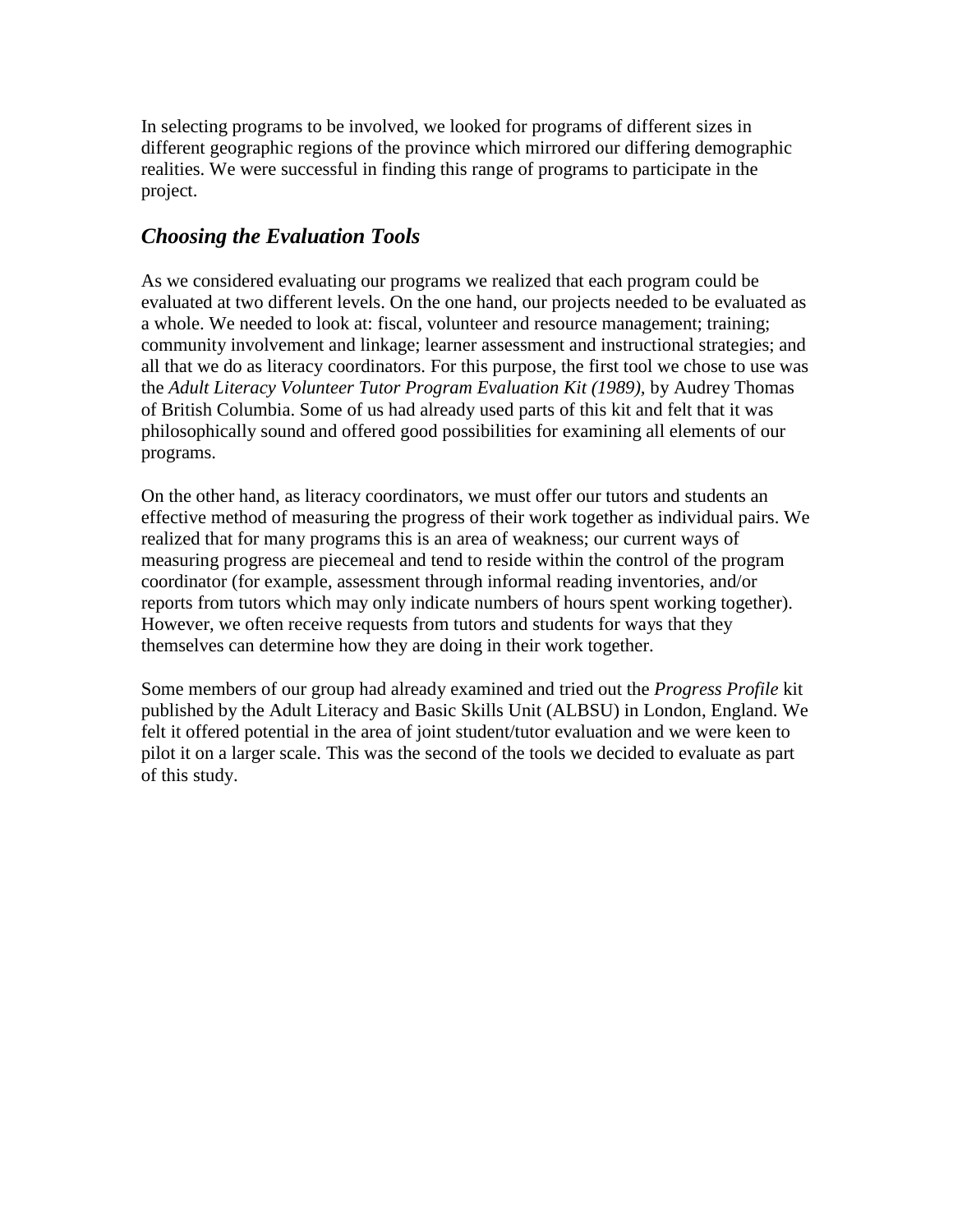# <span id="page-7-0"></span>*Adult Literacy Volunteer Tutor Program Evaluation Kit*

Audrey Thomas' evaluation tool is described as a "process" which will "help programs to examine their practice, reflect upon it and try to see how things could be done differently in the hope that this reflection would lead to action and improved programs" (Thomas,1).

The tool consists of three questionnaires built around a set of seventeen Good Practice Statements (see Appendix A). Each statement was written for one element identified as integral to volunteer tutor programs. These elements are:

- Philosophy
- Planning
- Community Involvement
- Awareness Activities
- Access
- Facilities and Equipment
- Administration
- Participation
- Staff Training
- Tutor Training
- Volunteer Tutor Support Services
- Learner Assessment
- Learner Support Services
- Instructional Strategies
- Materials
- Program Evaluation
- Funding

#### **1. The Program Questionnaire**

The main evaluation instrument is the Program Questionnaire. It is designed to be used as part of a group process involving paid and volunteer staff, tutors, learners and Board or Advisory Council members. Audrey Thomas recommends use of this questionnaire and a group process whenever possible.

#### **2. The Tutor and Learner Questionnaires**

In designing her evaluation kit, Thomas recognized that for some literacy programs the logistics of arranging an effective group process to use the Program Questionnaire would be daunting, for reasons such as the size of the program or the area it covered. She therefore included two other instruments, a Tutor Questionnaire and a Learner Questionnaire. Each of these asks questions about the Good Practice Statements which are most relevant to the tutor and learner respectively.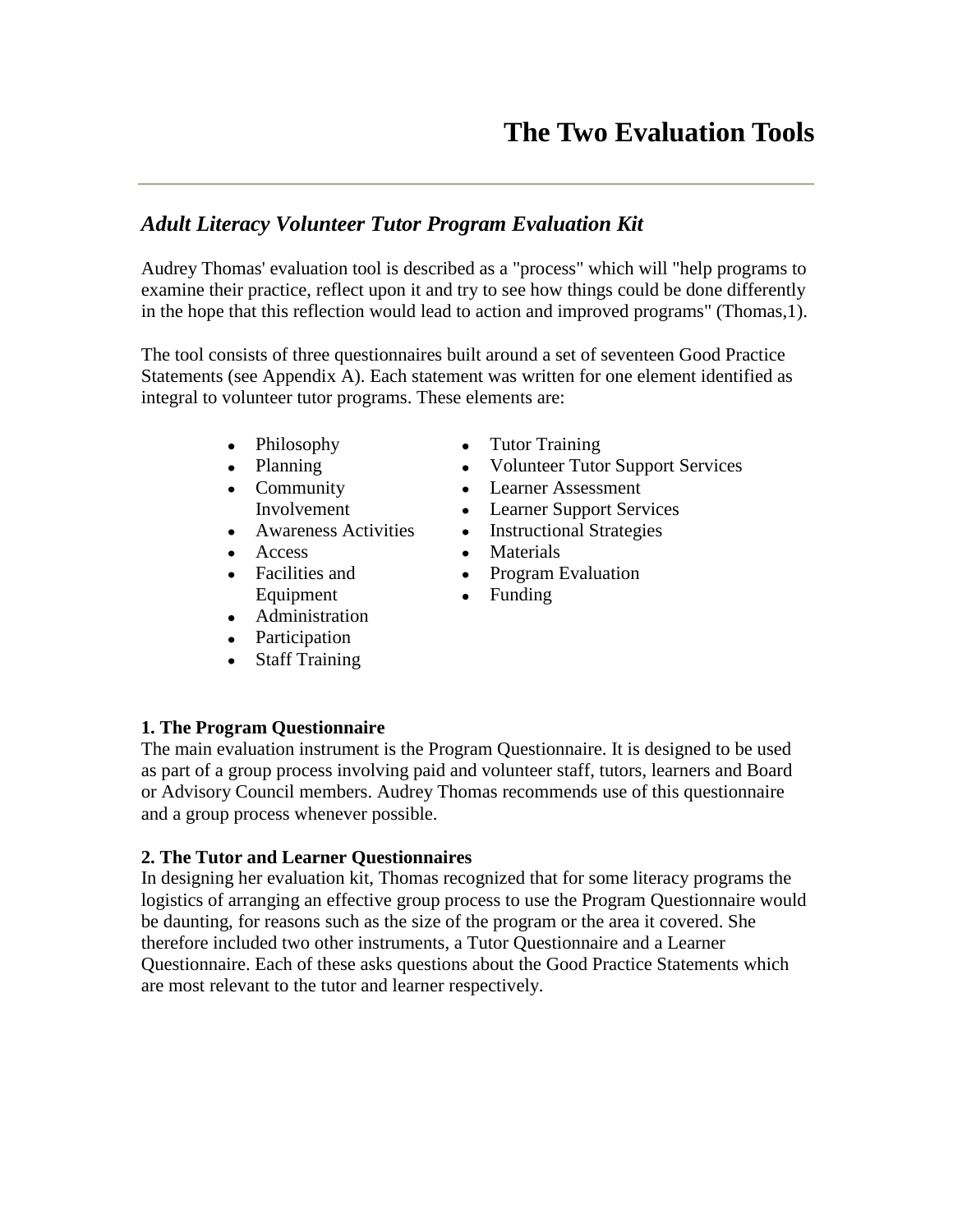#### <span id="page-8-0"></span>**3. The Program Profile**

In addition to the questionnaires there is a Program Profile. This provides quantitative information about a program's staffing, funding and so on. It is designed to be completed mainly by paid staff members because it consists primarily of statistical data.

# *The Progress Profile*

*The Progress Profile* "provides a framework for deciding aims, planning programmes of work and reviewing progress" (*Progress Profile* Guidelines, 3). It involves students, tutors and staff in setting realistic goals based on student needs, and in monitoring the achievement of those goals at set times during the tutoring period.

The kit consists of a set of Prompt Cards, a set of Five Questions (see chart on following page) and a Progress Review.

#### **1. The Prompt Cards**

A set of Prompt Cards with both graphic and written information is used to help students articulate and define their goals. The kit also contains blank cards so that students can create more prompt cards to meet their needs. With the support of these Prompt Cards students can thus identify an aim such as "get a job promotion." They can then break it down into smaller elements such as filling in time sheets, completing order forms, reading staff bulletins and writing memos. The Five Questions work with the Prompt Cards to help students plan their program of work.

#### **2. The Five Questions**

The first three questions (see chart below) set the goals for the tutor and student's work and are answered by the student in consultation with the tutor and perhaps the coordinator. The fourth question should be answered after a few sessions of working together. It's a way of providing continuous feedback on a student's progress. And the fifth question is answered when the Progress Review is completed -- after about forty hours of tutoring. This question provides the starting point for continuation of tutoring.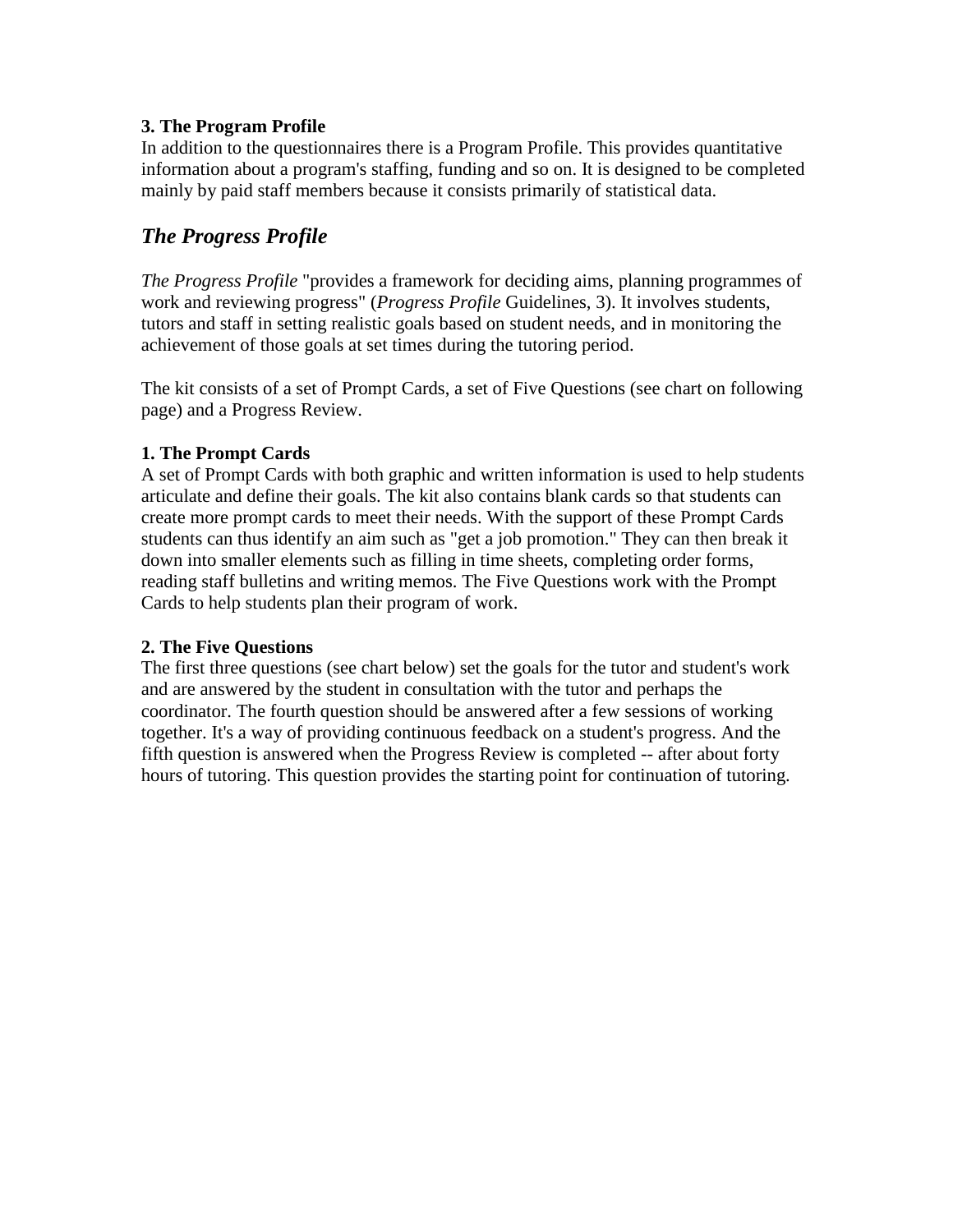*1. Where do I want to go?* I would like to be able to...

*2. What do I need to learn?* What am I already confident about?

3. a) *How am I going to get there?* I will begin with... Later I will work on... These activities may be useful... What resources will I need?

b) *How will I know when I've got there?* I will know I've got there when I can..., when I feel...

Lesson plans are based on the goals set here. After a few sessions of working together, the tutor and student answer the fourth and fifth questions:

*4. How far have I got?* I feel more confident about... I am still unsure of... The tutor is also asked to comment on the student's progress.

*5. Where to next?* The student and tutor decide what goals to continue working on. They may then use the first three questions again to help put the goals in writing.

#### **3. The Progress Review**

After a designated period of time (ALBSU recommends after forty hours of tutoring), the student and tutor complete the Progress Review by shading in sections of a bar graph that relates to their goals and elements. The Progress Review (see Table 1 for an example of a Progress Review) is an assessment grid that is "a see-at-a-glance summative record of progress made over time, supported by the formative assessment of the 5 Questions" (*Progress Profile,* Handbook, 16). It attempts to express the student's progress towards personal negotiated goals. It also recognizes that the application of new skills is an important measure of progress. Students are therefore asked where and how they have used their improved literacy skills. This review provides both a look back at what has been accomplished and a look forward to the next set of goals.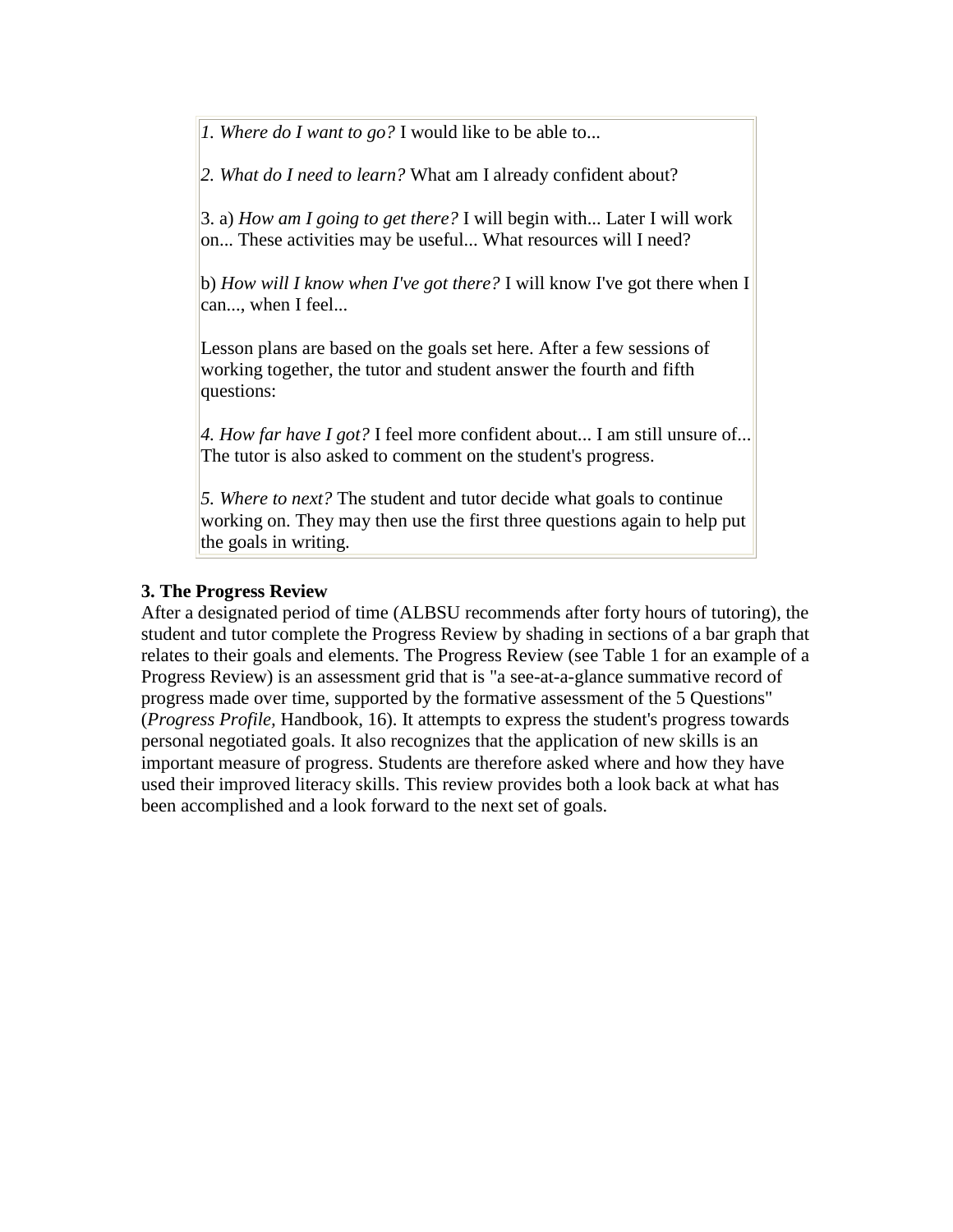# *Evaluation of the Program*

The developers of this tool also point out that if all program members use the *Progress Profile* it will "contribute to the evaluation of a programme's provision and effectiveness " (*Progress Profile* Handbook, 10). The handbook further describes ways in which the data from the progress review can be collated and aggregated to demonstrate the effectiveness of a program. In our project, we did not use the tool for this purpose, but focused on its usefulness only for individual tutoring pairs.

# *Table 1*

| Aims                                     | Elements                                           |                                       |                                                  |
|------------------------------------------|----------------------------------------------------|---------------------------------------|--------------------------------------------------|
| Help my children                         | Read bedtime stories                               | Do paired reading<br>every day        | Teach the spelling<br>strategies I've learned    |
| shade in the amount<br>you have achieved |                                                    |                                       |                                                  |
| Improve my writing                       | Keep a journal and<br>do some writing<br>every day | Write something for<br>the newsletter | Write a story for my<br>kids about growing<br>up |
| shade in the amount<br>you have achieved |                                                    |                                       |                                                  |

# **Sample of a Progress Review**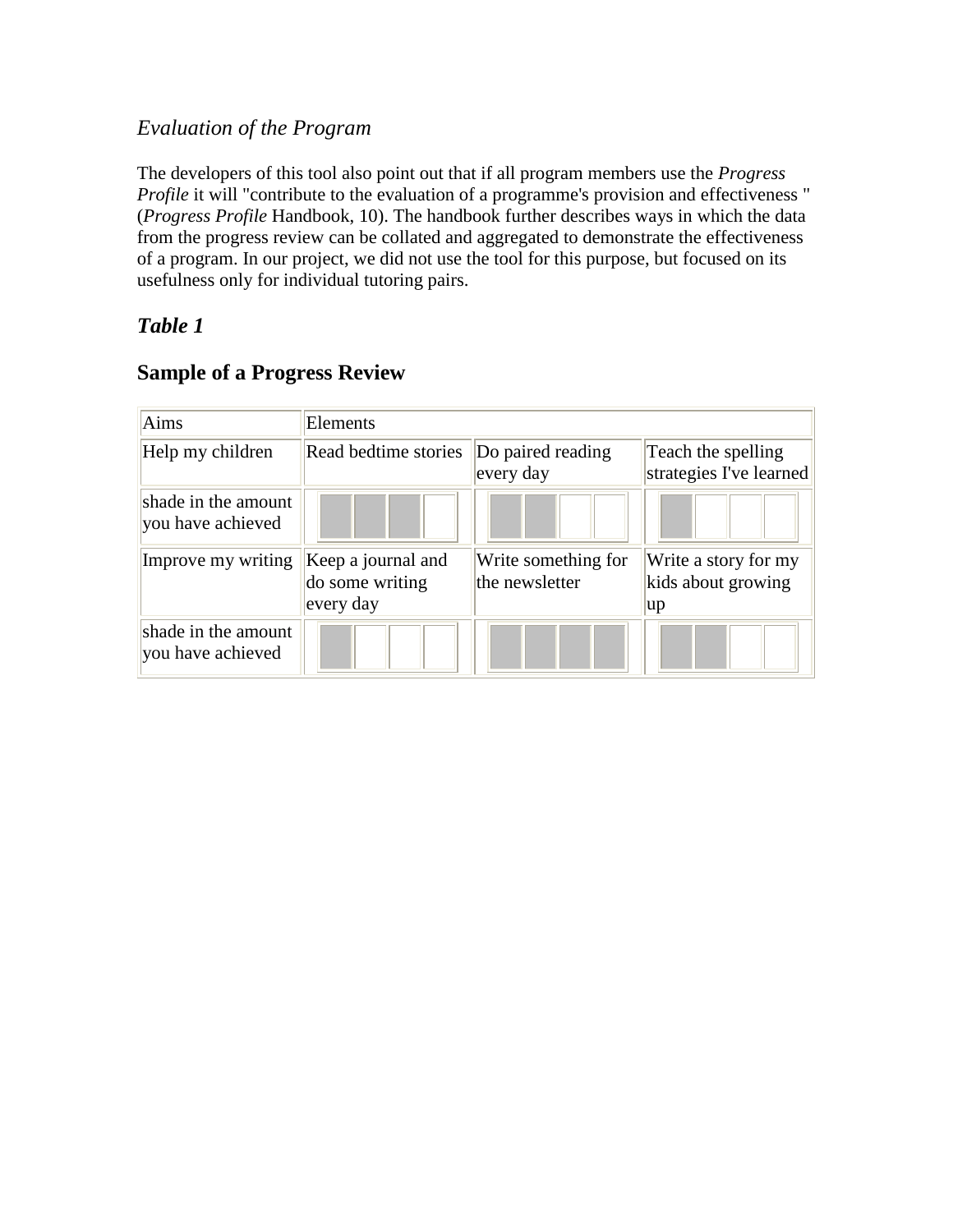# <span id="page-11-0"></span>*The First Stage: Program Evaluation Kit*

#### *Program Questionnaire*

Each program began by implementing Audrey Thomas' program evaluation tool. The coordinators invited a cross section of tutors, students, and Board/Advisory Committee members for an informal pizza dinner or coffee and snacks, in order to have a discussion based on the Program Questionnaire and its Good Practice statements. A total of 94 people from the four programs attended these sessions and completed the Questionnaires over a 2½ to 3 hour period.

#### *Tutor Questionnaire*

The individual tutor questionnaires were mailed to a total of 180 tutors in the four programs and 116 tutors returned them. The average return rate for programs was 64.5% (see Table 2 for summary of the results).

#### *Learner Questionnaire*

A total of 48 students completed the questionnaires through face-to-face interviews with the coordinators. An additional 102 students received the learner questionnaires in the mail and 56 completed them, some with assistance from their tutors. Thus a total of 105 students, or 67%, provided feedback through the individual questionnaires.

Altogether, 314 program members participated in the piloting of this tool. There was some overlap between program members who completed individual questionnaires and who participated in the group process. However, we estimate an overall participation rate of approximately 70%. We were satisfied with the overall rate of return and the level of participation which is considered high for this type of survey.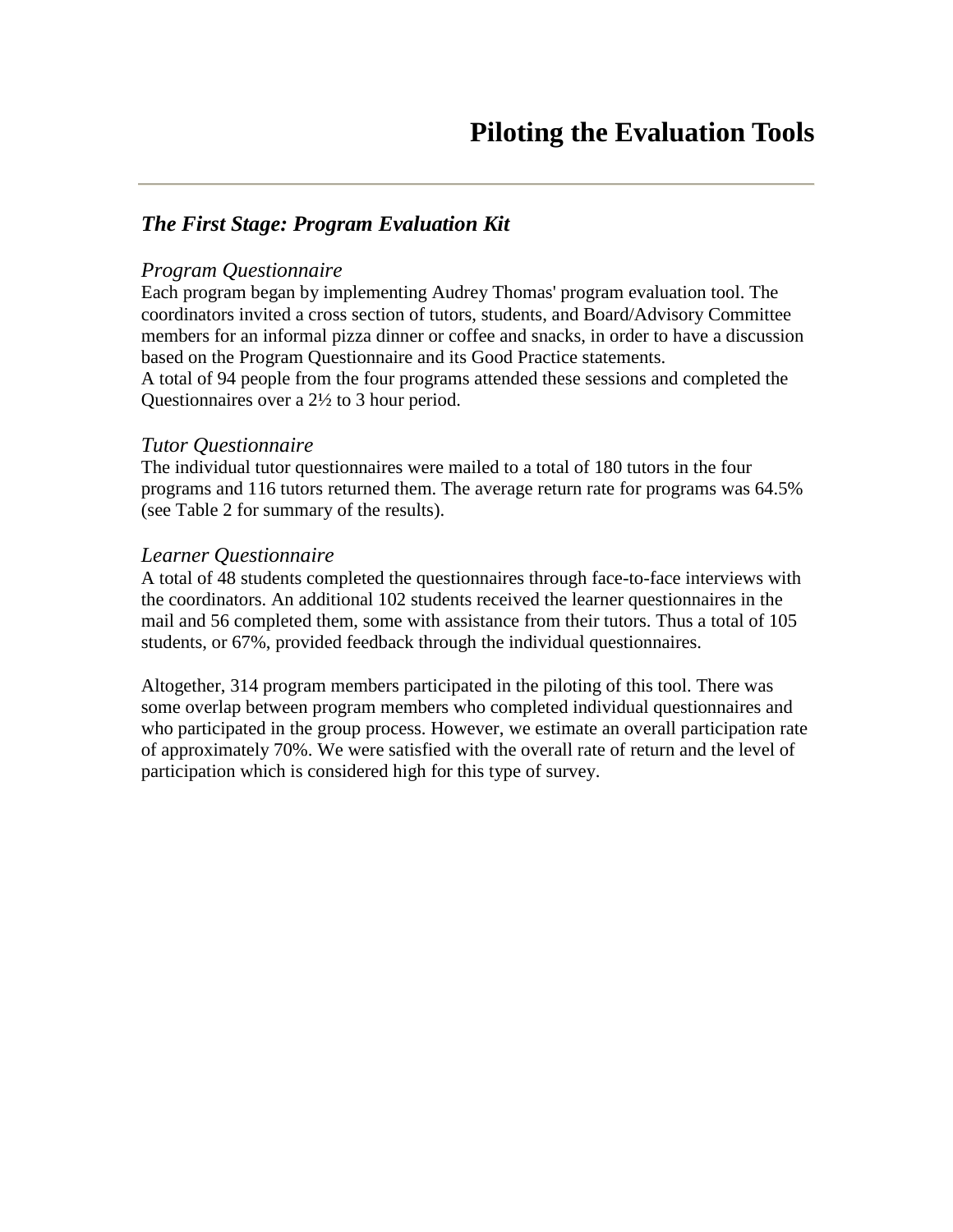# <span id="page-12-0"></span>*Table 2*

|  | <b>Response to Adult Literacy Volunteer Tutor Program Evaluation Kit</b> |
|--|--------------------------------------------------------------------------|
|--|--------------------------------------------------------------------------|

| Questionnaire Type     |                              |                        | Number Distributed Number Completed Percentage Completed |
|------------------------|------------------------------|------------------------|----------------------------------------------------------|
| Learner                |                              |                        |                                                          |
| mailed<br>face to face | 102<br>$\frac{48}{1}$<br>150 | 56<br><u>48</u><br>100 | 67%                                                      |
| Tutor                  | 180                          | 116                    | 64.5%                                                    |

# *The Second Stage: The Progress Profile*

Once the Program Evaluations were complete, coordinators began training tutors in the use of the *Progress Profile.* Training varied among programs, with some programs providing group training and others doing more one-on-one training. Some programs also provided review sessions as appropriate. The students and tutors used the *Progress Profile*  over the next few weeks and months in planning and evaluating their work and progress. As a part of this project the pairs then completed questionnaires designed to enable tutoring pairs to respond to their use of the *Progress Profile.*

A total of 86 pairs used the *Progress Profile* during this project and 62 pairs followed through on completion of the tutor and student questionnaires. Because the Prospects program introduced pairs to the *Progress Profile* before the program officially began, only the Prospects pairs worked together for the *recommended* period of time before evaluating their progress. However, all pairs did some evaluation of progress even when they had been working together for a shorter period.

This reduced period of tutoring before review of progress did not appear to affect the overall results of the project. The vast majority of tutoring pairs obtained enough experience with the tool to be able to say they liked it and found it useful in their work.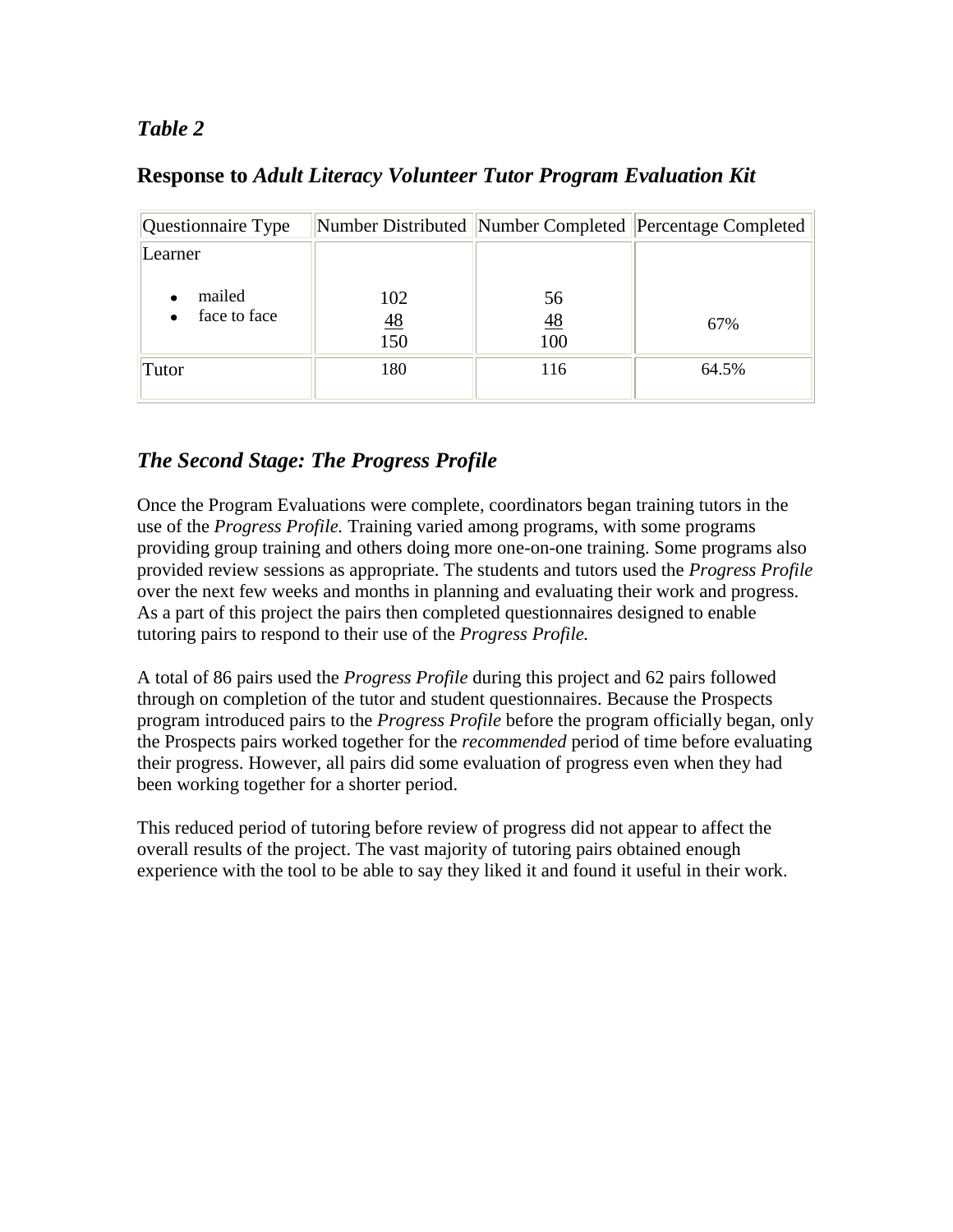# <span id="page-13-0"></span>*Table 3*

# **Response to** *Progress Profile*

| Number of pairs | Number of pairs | Percentage |
|-----------------|-----------------|------------|
| <b>Itrained</b> | completed       | completed  |
|                 |                 | 72.5%      |

# *Data Analysis*

The Project hired Pat Campbell as consultant to create the questionnaires to enable pairs to respond to their use of the *Progress Profile.* She also developed a questionnaire to help structure our analysis of these two tools. Each coordinator then compiled the responses from her own program into one document from each program. Using the questionnaires thus enabled the coordinators to report on the use of both the *Adult Literacy Volunteer Tutor Program Evaluation Kit* and the *Progress Profile.*

In addition, two pairs from each participating program completed a more in-depth questionnaire on the *Progress Profile.* Each coordinator then chose one of these two for a case study as an example of her program's use of the *Progress Profile* (see Appendix B for the case studies).

Pat compiled the responses to the questionnaires and wrote a summary report of the Evaluation Project. The four coordinators then met as a group with Pat and with Liz Karra who was hired as the project's external evaluator. We spent a day discussing our findings about the two tools and a second day discussing where we would like to go from here.

The remainder of this report is a summary of our findings, our recommendations about the two tools, and our thoughts on future directions for program evaluation.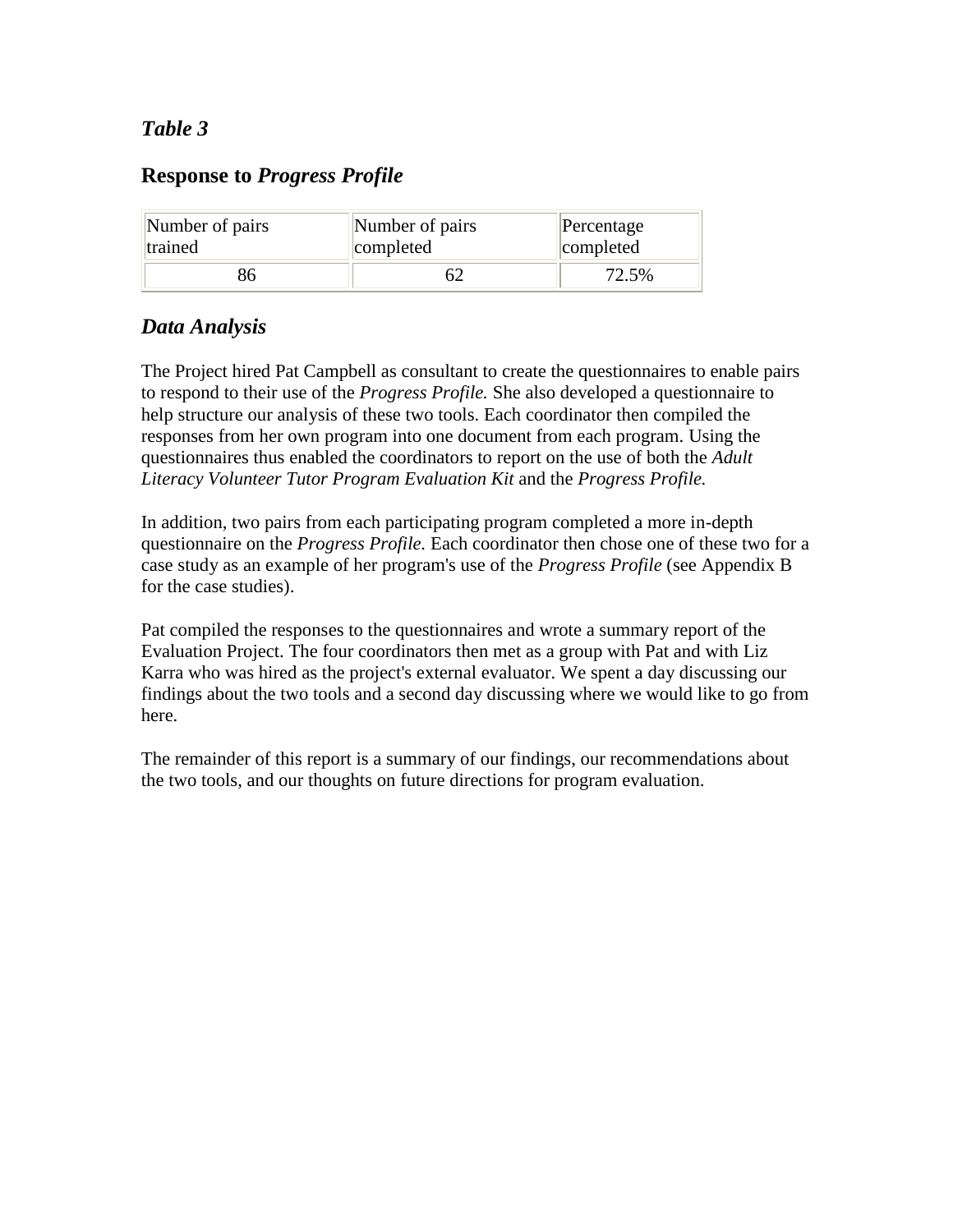<span id="page-14-0"></span>All of the program coordinators agreed that the process of evaluating our programs had been extremely worthwhile. As individuals we were able to reflect both on the process of the evaluation in our programs and on the product - the tools we used and the results we obtained.

# *Adult Literacy Volunteer Tutor Program Evaluation Kit*

#### *Advantages*

These were the most frequently cited positive comments about the *Program Evaluation Kit* (see Table 4 for a summary).

# **The Process**

#### *1. Raised Awareness of the Need for Evaluation*

While we all had some sense that the concept of evaluation was "a good thing," participating in this project raised our awareness considerably about the *need* for evaluation. In other words, the very fact of doing program evaluation sensitized us more fully to the benefits and advantages to our programs of doing regular evaluation.

#### *2. Provided a Structure*

We all agreed that the kit, especially the program questionnaire, provided structure for discussion. One coordinator suggested that it "created the space to allow other things to happen"; another said that it "put the pause button on and allowed us to look at the program".

As coordinators, we all felt that the group meetings held to work on the program questionnaires were an excellent way of bringing members of the organization together for a valuable self-inspection. Students, tutors, staff and Board or Advisory Committee members were able to learn about the scope of the program and were better able to understand the many factors that contribute to the success of a program.

The interaction between the various participants generated information and ideas that did not necessarily occur in response to the individual questionnaires. Also, it brought forth ideas from students and tutors that might not otherwise have emerged.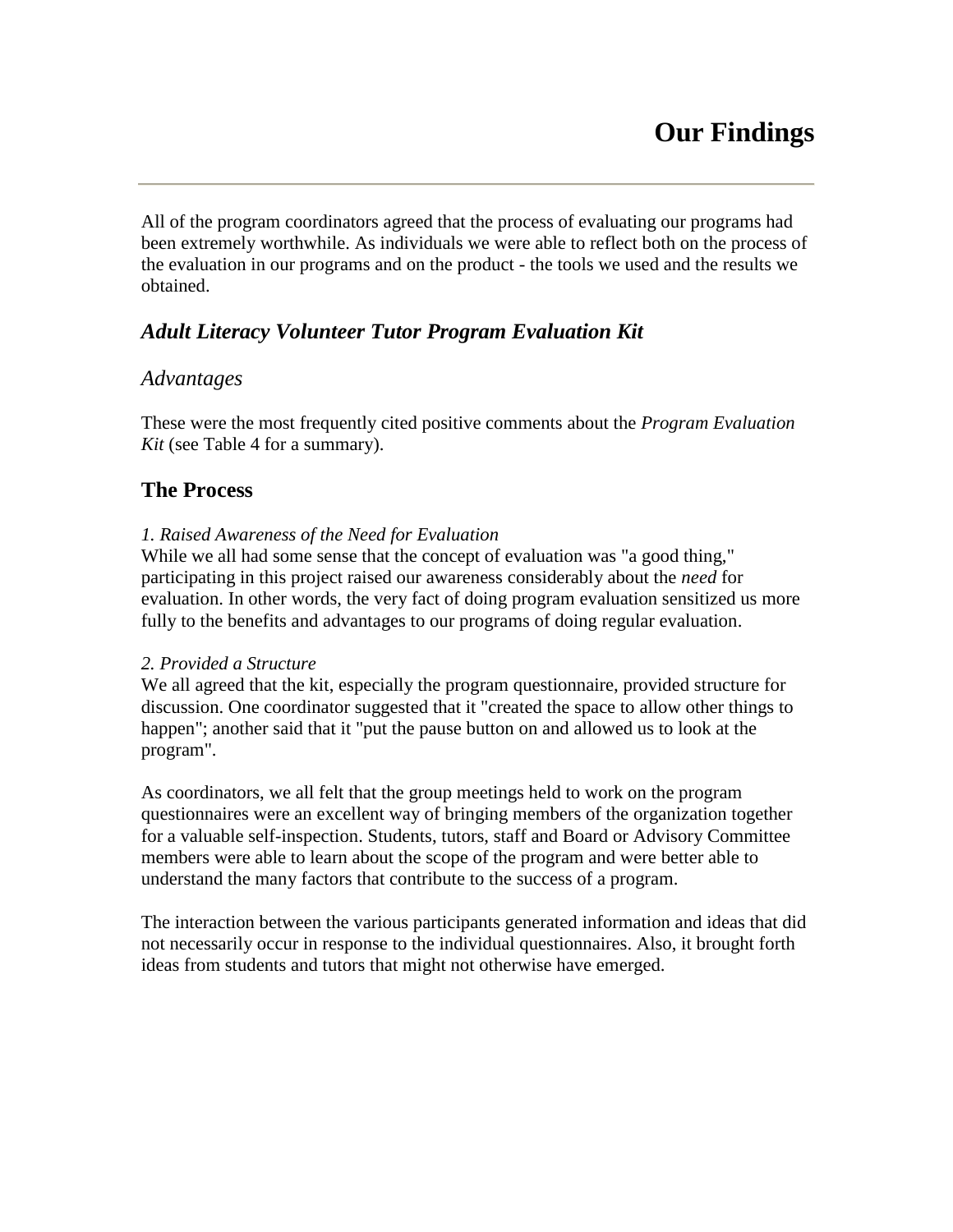The interaction between the various participants generated information and ideas that did not necessarily occur in response to the individual questionnaires. Also, it brought forth ideas from students and tutors that might not otherwise have emerged.

#### *3. Provided Positive Feedback*

Some of the coordinators had initially viewed evaluation as a process of finding out everything that was "wrong" with their work. However, we all found that the Evaluation Kit provided positive feedback to program staff about the many good things that were happening in programs.

#### *4. Confirmed/Suggested Areas for Development*

Where areas for improvement were suggested, these were now accepted more positively because they were seen as constructive criticism. In some instances the program evaluation results only confirmed what program staff already knew: the need, for example, to improve goal-setting and lesson planning for students and tutors, or the need to diversify fund-raising. In other instances new suggestions for improvement were made, but often with the recognition that more financial or material resources would be needed in order to implement them.

#### *5. Raised Awareness of the Volume of Program Work*

Some coordinators stated that the evaluation process gave tutors and students a greater realization of the wide range and variety of work to be done in a program. Some program participants subsequently made a commitment to help coordinators get things done.

# **The Kit**

#### *1. The Good Practice Statements are Theoretically Sound*

We felt that the Good Practice statements were generally well researched and theoretically sound. We also agreed that they provided an excellent basis for discussion and that they covered most elements of the program that should be evaluated. We felt that even when used on their own without the supporting statements (some of which we found troublesome -- see next section) they provided a valuable starting point for discussion.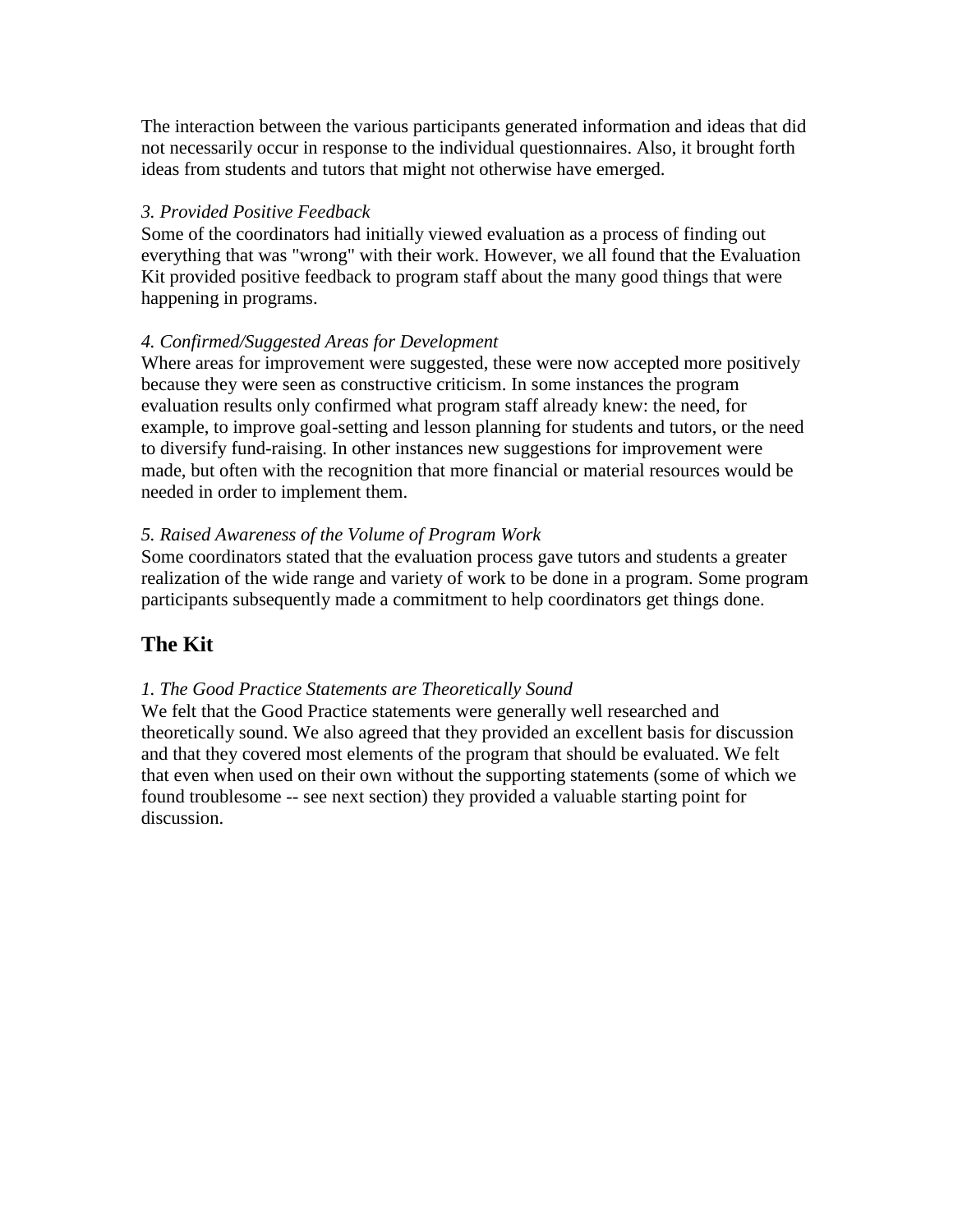# <span id="page-16-0"></span>*Disadvantages*

These were the most frequently cited negative comments about the *Program Evaluation Kit* (see Table 4 for a summary).

# **The Process**

#### *1. High Material Costs*

Because this was a pilot project we were able to factor in all costs for items such as photocopying of questionnaires, postage, telephone and fax. Since we tested all elements of the kit, the paper and photocopying costs were particularly high. In the largest program, for example, photocopying costs were in the region of \$100. We were only too aware that if evaluation of programs becomes standard, there is currently no funding available to cover such costs.

#### *2. High Cost in Time*

Related to the first point is the time that program staff, board, students and volunteers spent doing the evaluation. Much of this was given as volunteer time, which means that we placed considerable additional demands on our volunteers. Fairly extensive time was also spent by program coordinators in planning, organizing and implementing the evaluation process and in analyzing the results. These costs were also covered through the grant we received, but once again we were aware that program evaluation does take time and that most programs are not presently funded at sufficient levels to provide this additional time to coordinators.

# **The Kit**

#### *1. Underlying Assumptions Need to be Re-examined*

There are underlying assumptions in this evaluation kit with which we did not always agree. For example, because of the detail and wording of the supporting statements accompanying the Good Practice statements, there is an assumption that all those involved in the program need to be aware of all aspects of the program. But as one tutor said "just because we don't know, doesn't mean we need to know." In addition, sometimes participants would say that a condition was not met, when in fact it was met and they just didn't *know* it was met. This would then skew the rating system of the kit making the program seem less effective than it was.

Another assumption is that more participation in more areas by more people makes a better program. Many program participants felt that this assumption is inappropriate. They said that they do not have the time or are not interested in participating in the program beyond their tutoring sessions. Thus, as coordinators, we sometimes had difficulty reconciling what the kit tells us is good practice with what program participants tell us is their idea of good practice.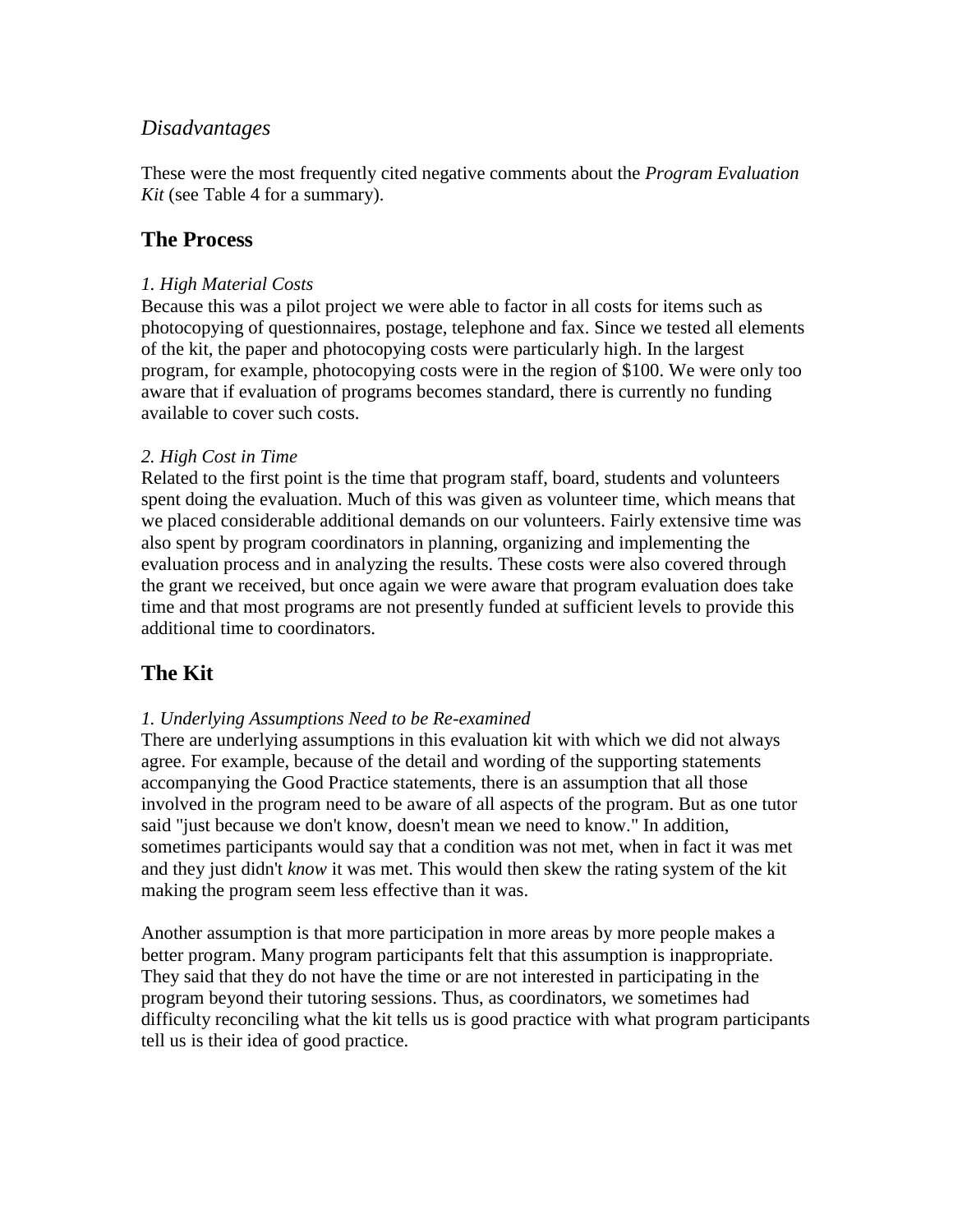The coordinators of the rural programs involved felt that the kit also makes assumptions based on an urban paradigm. Few allowances, therefore, were made in the concept of good practice with respect to restraining or limiting factors such as: the wide geographic base of rural programs, the lack of transportation in these areas, the insularity of programs, and the lack of other community resources.

#### *2. Kit May Raise False Expectations*

Another difficulty some of us faced was that the evaluation kit raised false expectations among the participants. For example, because it focuses on programs administered in ideal conditions it asks questions about provision of funds for childcare and transportation for tutors. For the programs that participated in this project such budget items are out of the question. However, merely by asking the question it piques interest among tutors and students and raises expectations that perhaps the program should be meeting these costs. This could then place a heavier burden on coordinators to search out funding for yet one more expense.

#### *3. Kit is Too Academic and Too Linear*

Some other general criticisms of the kit were that it is too highly structured, too linear with its dosed response format, and too academic. One comment was that it was too much "a paper and pencil exercise", although it is described in the introduction as "multifaceted. " We also felt that it is more complicated than it needs to be.

#### *4. Program Questionnaire is Too Long*

While the process of group discussion of the program questionnaire was valuable, we felt that the questionnaire was too long to be completed comfortably in one session. On the other hand it would be difficult to get people back for more than one session.

#### *5. Problems with Program Questionnaire*

Some of the specific problems we found with the program questionnaire were:

- it uses complex language that many participants found difficult.
- it was intimidating because of the language, and the fact that it began by asking for input on the philosophical aspects of the program, rather than on more practical elements.
- the supporting statements are thorough but some felt they may not be realistic for small programs.
- the format of the questionnaire -- good practice statement, followed by supporting statements, followed by a scoring and rating system--was too complex and people found it confusing.
- the rating system itself seemed to place undue pressure on programs. As one coordinator said: "How can I get a 3.3 this time and decide to aim for a 3.9 next time when all of the material conditions that limited me before still limit me now?"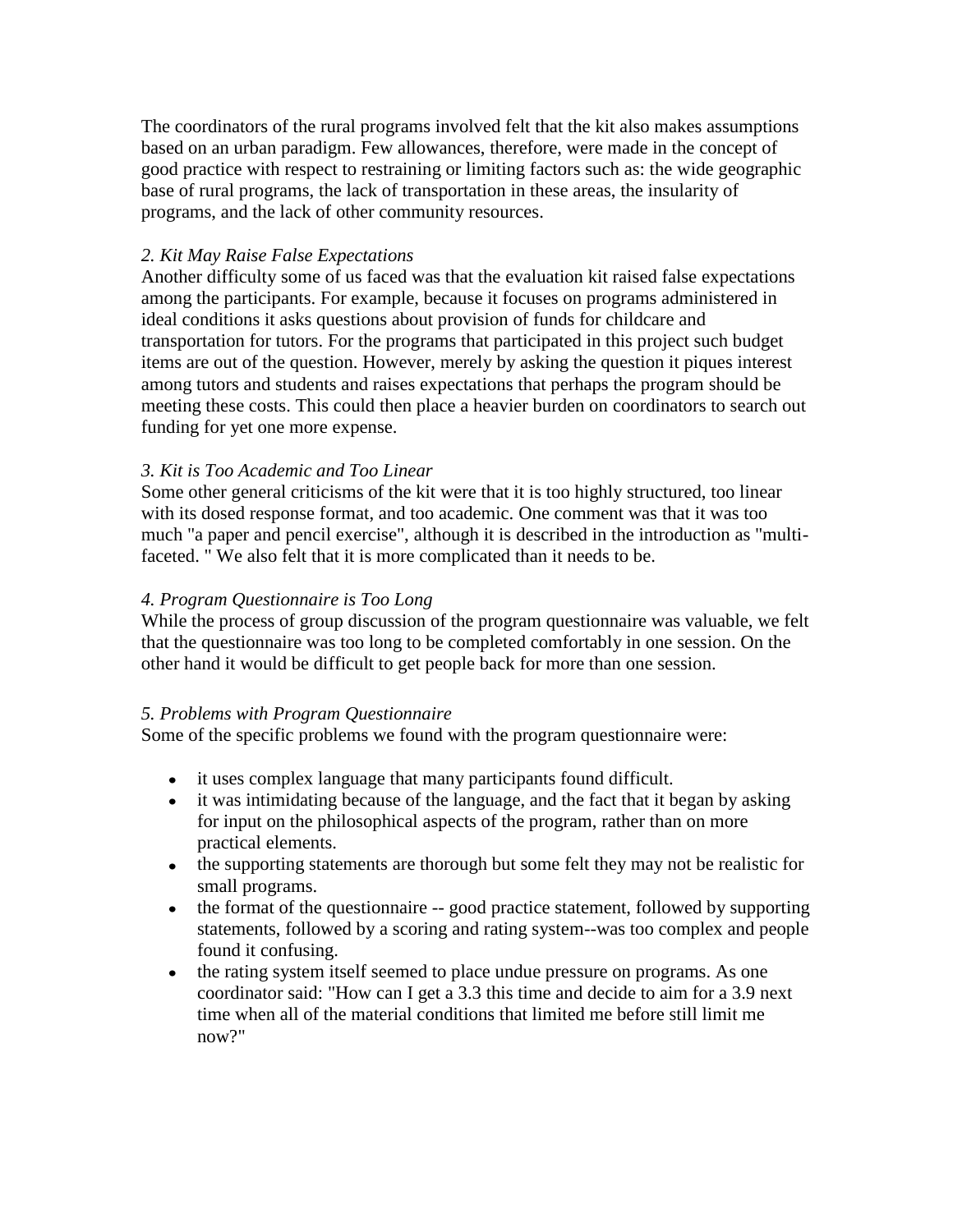#### *6. Problems with Tutor Questionnaire*

Tutors in some programs, though not all, found the tutor questionnaire difficult to complete. All coordinators commented on the large amount of paper needed both for this and for the learner questionnaire. Again, we recognized that the intention of the developer of the kit was *not* to administer all questionnaires to all participants.

#### *7. Problems with Learner Questionnaire*

We were unanimous in feeling that this questionnaire needs to be redesigned to be more user-friendly since it is not written in plain language. Also the questions were worded for a closed response format rather than being open-ended. As well, there was too little range in the possible types of responses.

There was also confusion with respect to the use of the word "program" in the questionnaire. Students were not clear whether the word referred to their own particular program of work or to the program in general. Usually, in their responses, they tended to focus on their individual needs rather than the program needs. For example, one student said "I'm happy with the program we're working on," while another said "Does it mean the organization, or does it mean what we're doing together?"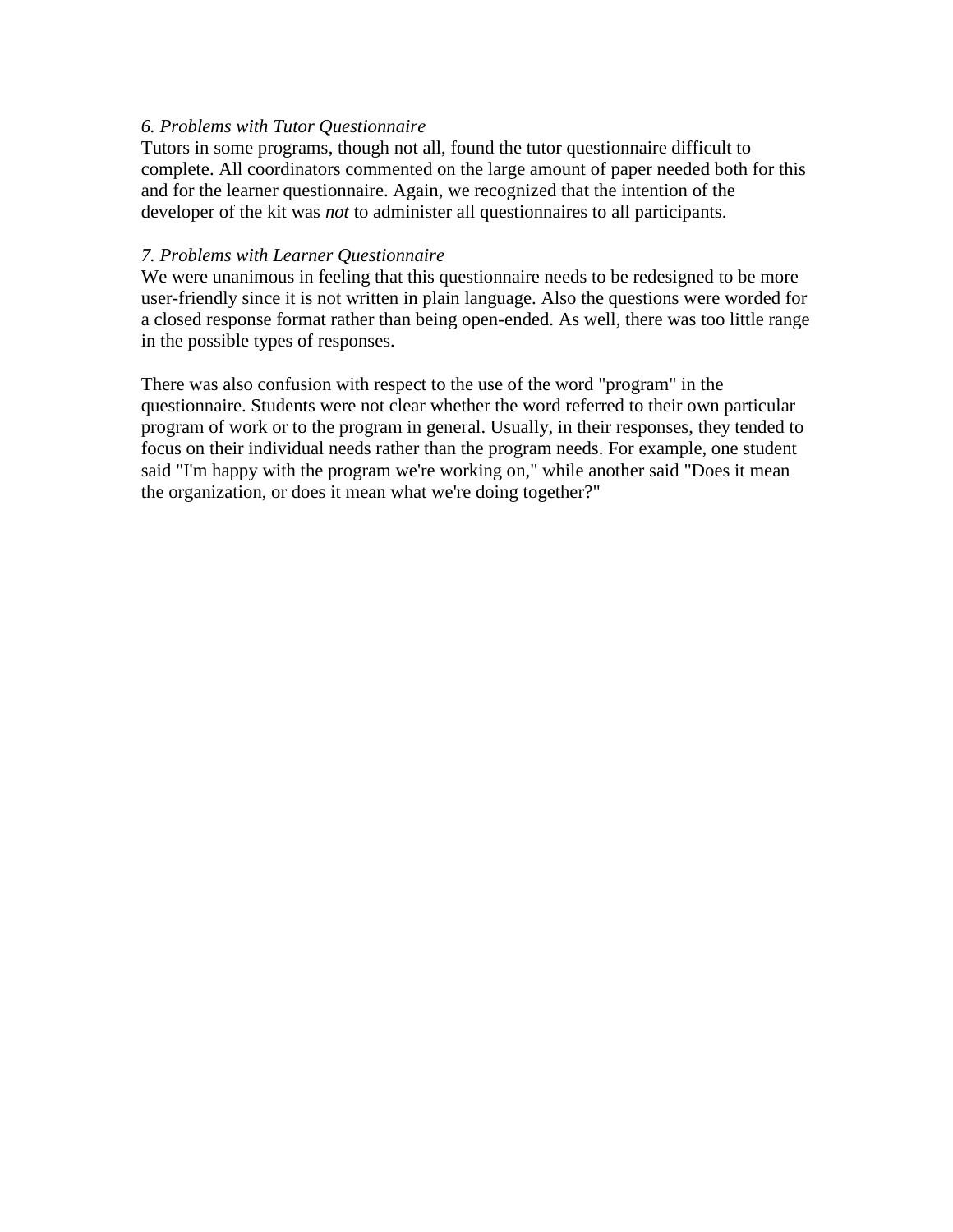Finally, coordinators expressed reservations about students completing questions that discussed issues pertaining to tutors, especially when tutors were often helping them to complete the questionnaire.

# *Table 4*

# **Summary of the Advantages and Disadvantages of the**

*Adult Literacy Volunteer Tutor Program Evaluation Kit*

#### *Advantages*

- Raised awareness of the need for evaluation  $\bullet$
- Provided a structure for discussion
- Provided positive feedback on programs
- Confirmed/suggested areas for improvement
- Raised awareness of volume of program work
- Good practice statements theoretically sound

#### *Disadvantages*

- Adds further financial costs to programs  $\bullet$
- Places additional demands on staff and volunteer time  $\bullet$
- Assumptions need to be re-examined  $\bullet$
- May raise false expectations about everything programs "should"  $\bullet$ provide
- Too academic and too linear; closed response format  $\bullet$
- Too long and organization overly complex
- Language too complex; clarification of some terms needed
- Rating system places undue pressure on programs  $\bullet$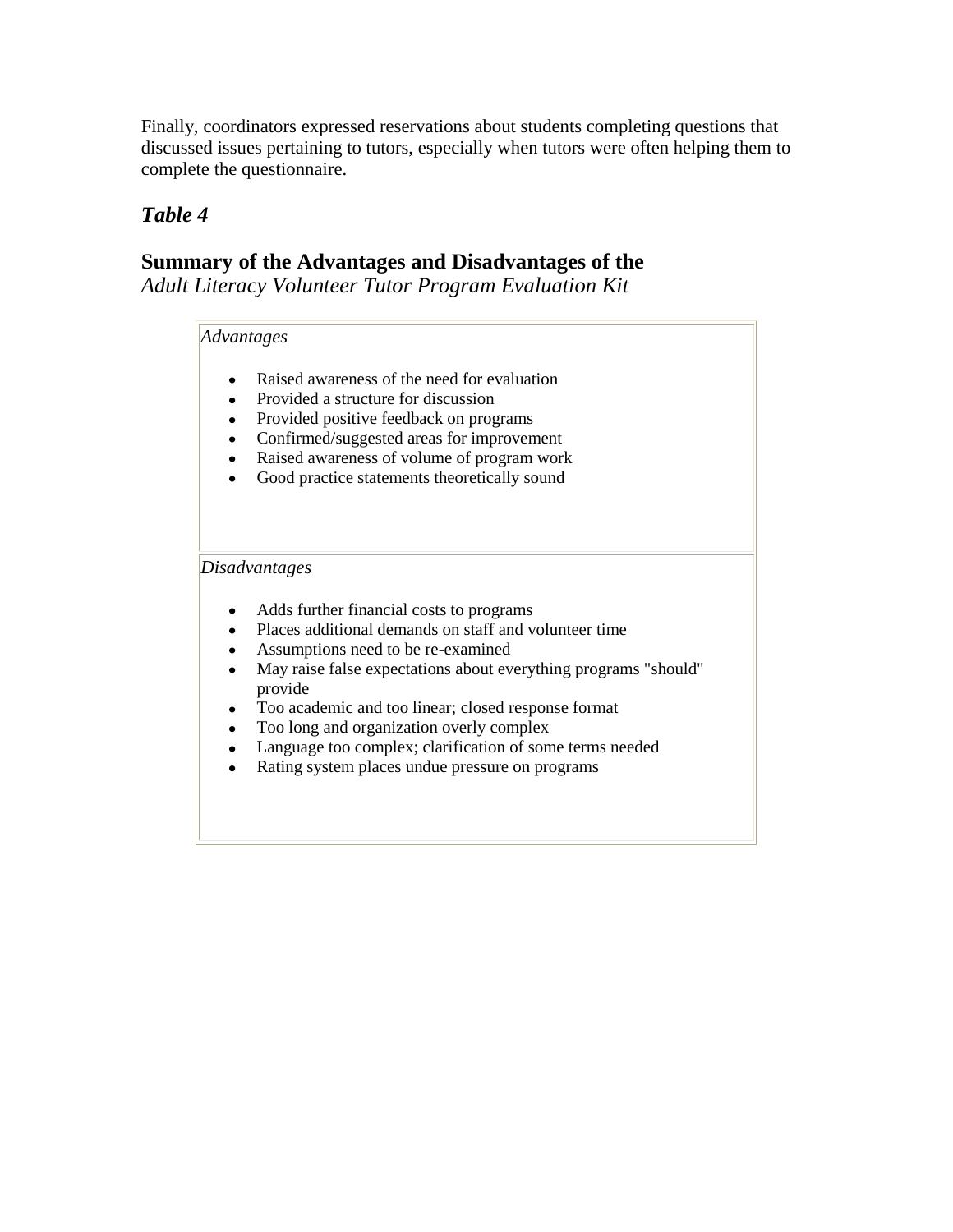# <span id="page-20-0"></span>*The Progress Profile*

The response to this tool was an overwhelmingly positive one with 98% of student-tutor pairs recommending the tool for use by others. While there was some variation in the perception of such aspects as the user-friendliness of the tool and its effectiveness in helping pairs to plan lessons, the majority of students and tutors found the *Progress Profile* beneficial to their program of work.

#### *Advantages*

These were the most frequently cited positive comments about the *Progress Profile* (see Table 5 for a summary).

#### *1. Integrates Evaluation with Teaching and Learning*

The Progress Profile was seen to be a very holistic tool: goal setting at the beginning of the process and evaluation at the end of the process became part of the *whole* program so that evaluation was seen as integral to, and not separate from, the entire teaching and learning process.

#### *2. Provides Structure and Focus*

Tutoring pairs found that it provided a useful structure to enable them to set goals and plan learning sessions. It also helped them to focus more clearly on the why, what and how of teaching and learning.

#### *3. Is Easy to Use*

With the exception of the Progress Review section, the majority of pairs found the tool easy to administer and use.

#### *4. Helps Students Identify Learning Needs*

Many students at the start of their programs have rather general ideas about what they need or want to learn. For example, they may just say they want "to write better." This tool helped them to move beyond generalities and to get more specific about their individual learning needs.

#### *5. Helps Tutors Feel Less Anxious*

One area of anxiety for tutors is determining whether students are progressing. This tool helped them to feel more confident about monitoring and assessing student progress. It also helped them evaluate the effectiveness of their tutoring.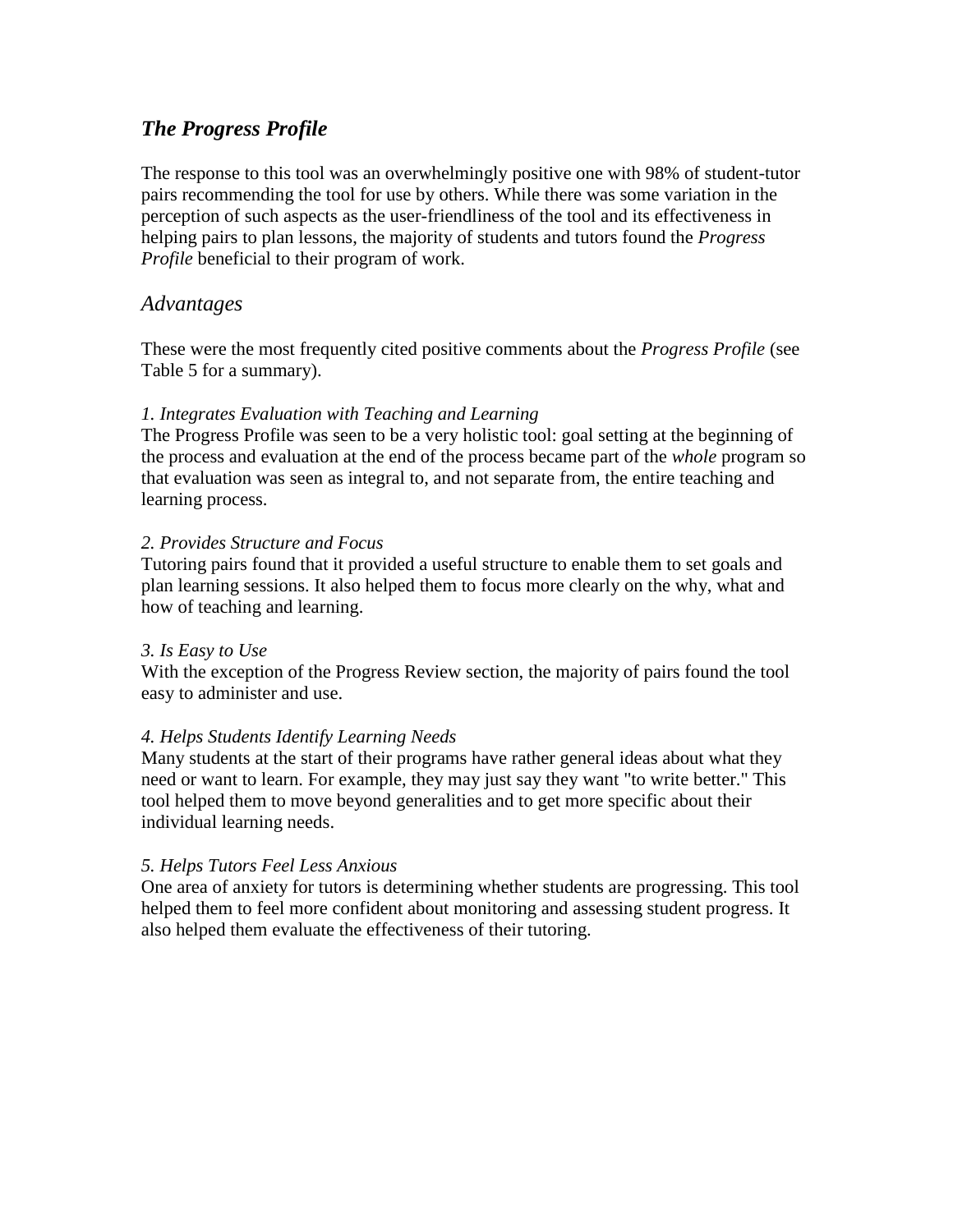#### <span id="page-21-0"></span>*6. Fills a Gap in Tutor Training*

Both tutors and coordinators felt that this tool provided training in an area where more support is needed.

#### *7. Gives a New Lease on Life*

For pairs who had been working together for a while, this tool gave them fresh motivation and renewed interest in setting new goals.

#### *8. Provides for a Range of Learning Styles*

The use of prompt cards acknowledged and allowed for the learning styles of kinesthetic learners. Moreover, the tool integrates the affective component with the cognitive component of learning, i.e. how students *feel* about their learning.

#### *Disadvantages*

These were the most frequently cited negative comments about the *Progress Profile* (see Table 5 for a summary).

#### *1 Uses Too Much Paper*

All coordinators and many tutoring pairs felt that the *Progress Profile* requires too much paper i.e. handouts to explain the process, and sheets to respond to the questions.

#### *2. Progress Review was Difficult to Understand*

Most of the negatives comments about this kit were received on the Progress Review part of the process. Some found the shading in of "goals achieved" difficult to do. Others were somewhat confused about how to proceed at this point.

#### *3. Increases Tutor Training Time*

There was a recognition that while this was a valuable addition to tutor training it does increase the overall length of time required for basic training. Coordinators grappled with how to add this component without making training too demanding on volunteers.

#### *4. Increases Amount of Material to Learn*

A related comment was that some tutors found it difficult to absorb the extra information about the *Progress Profile* during their regular tutor training.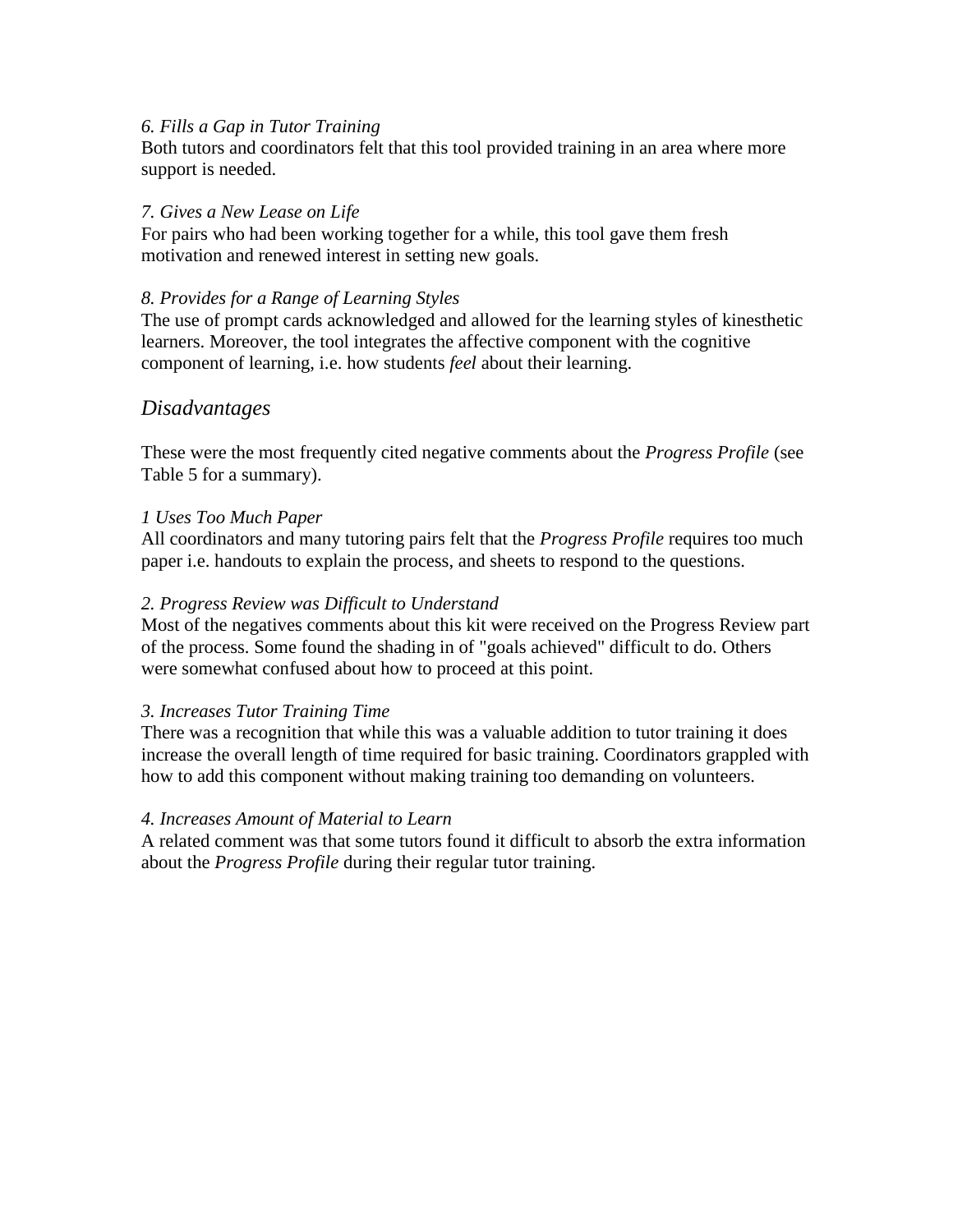#### *5. Process is Time-Consuming*

Some pairs felt that it took a lot of time and effort to complete the first questions. This can be viewed either positively or negatively depending on whether the *Progress Profile*  is seen as integral to the learning process.

#### *6. Cost of the Tool is High*

Although individual kits are relatively inexpensive, the cost of providing enough kits for use in programs is very high, especially for larger programs.

#### *7. Needs of Aboriginal and ESL Students Not Addressed*

Some programs commented that the culture and needs of aboriginal and English as a Second Language students are not reflected in this tool. This is a concern for Alberta programs which enrol substantial numbers of both aboriginal and ESL students.

# *Table 5*

# **Summary of Advantages and Disadvantages of** *Progress Profile*

#### *Advantages*

- A holistic tool integrating all elements of tutoring
- Provides structure and focus
- Easy to use
- Helped students identify learning needs
- Helped tutors feel less anxious
- Fills a gap in tutor training
- Gives pairs a new lease on life
- Provides for a range of learning styles

*Disadvantages*

- Requires too much paper  $\bullet$
- Progress Review was difficult to understand
- Increases tutor training time
- Increases amount of material to be absorbed in tutor training
- Process is time-consuming
- Cost of kit for use by many pairs is high
- Needs of aboriginal and ESL students not addressed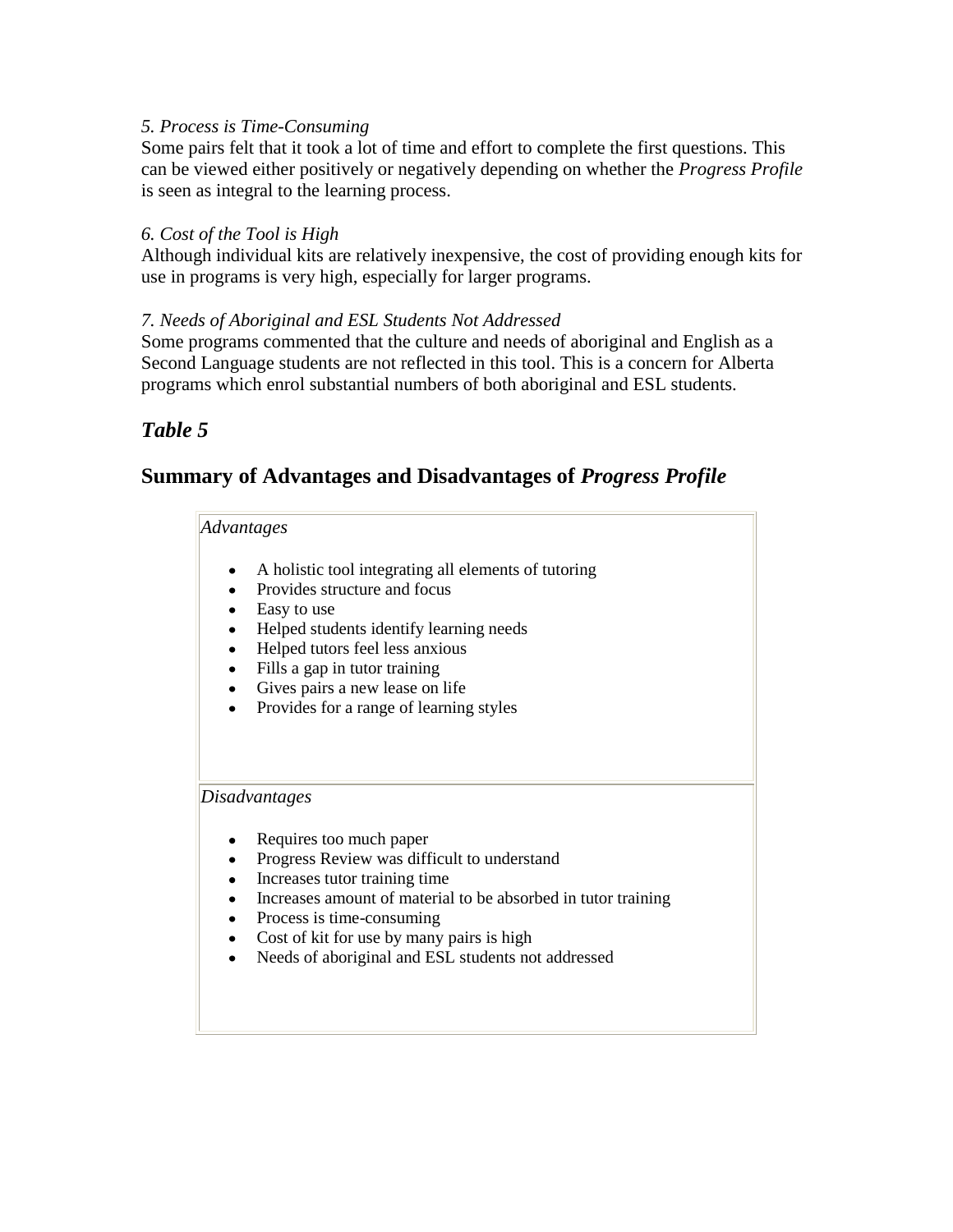# <span id="page-23-0"></span>*Adult literacy Volunteer Tutor Program Evaluation Kit*

This kit provides a comprehensive examination of all aspects of a volunteer tutor literacy program and, as such, is a useful starting point for any program that has never done program evaluation. We recommend use of the kit in its present form, with some suggestions for adaptation.

# *Recommendations for Current Use*

#### *1. Use the Group Process*

If possible, the program questionnaire should be completed in a group process, as Audrey Thomas recommends, rather than using the individual tutor and learner questionnaires. The interaction within the groups provides the most valuable information and is most effective from the participants' point of view. We also recommend the use of an external facilitator to make the process more objective and to give participants an opportunity to speak more freely.

#### *2. Use Good Practice Statements Without Supporting Conditions*

When using the program questionnaire in a group process, we suggest that the good practice statements are first presented *without* the supporting conditions. The intention would be to open up discussion on what makes a "good" literacy program, and to allow it to range a little more freely and in a less linear fashion. The supporting conditions could then be contributed by the facilitator, if they are needed, to stimulate further ideas or thought. Programs might also choose to use only the statements that they feel are most relevant to their programs.

#### *3. Begin With Concrete, Move to Abstract*

We also recommend that groups begin with the most concrete good practice statements such as those relating to facilities, materials, tutor training and learner assessment. Once the group is confident about their knowledge in these areas it should then be easier to move into more esoteric topics such as philosophy, community involvement and administration.

#### *4. Small Groups Can Complete Parts of the Whole*

In order to shorten the time needed to complete the whole questionnaire, smaller groups within the larger group could focus on specific topics rather than all groups covering every topic. Each small group could then report back to the whole group. This would also allow tutors and students to respond in a more focused way to elements of a program that they know most about, for example, training for tutors and student assessment for learners.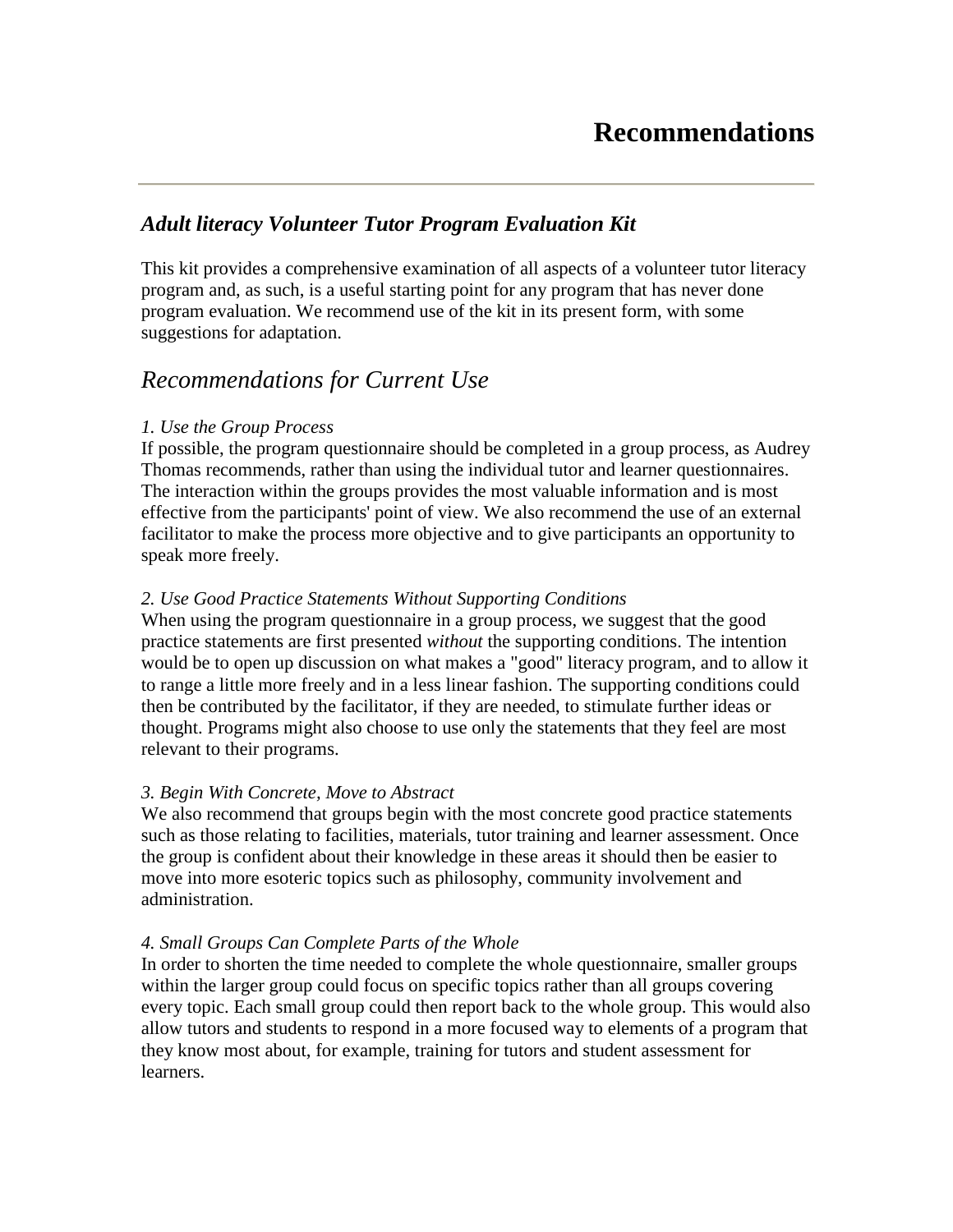#### *5. Use Telephone Survey*

Another suggestion is that, particularly in large programs, regular telephone surveys can be conducted by program staff on a smaller random sample of tutors and students.

#### *6. Spread the Process Over Two Years*

As recommended by Audrey Thomas, the entire process need not be completed at one time. The group process could be held one year and the individual questionnaires administered the next; or the tutor questionnaires could be sent out one year and the student questionnaires the next.

# *Recommendations for Future Use*

#### *1. Create an evaluation kit appropriate to Alberta Literacy Programs*

An evaluation kit could be developed for use in the Alberta context, and for use in the variety of rural as well as urban programs.

#### *2. Make Underlying Assumption Explicit*

The underlying assumptions need to be examined and then clearly stated.

#### *3. Make Format Less Linear*

The format needs to be made less linear and less structured to allow for a variety of learning styles and presentation forms.

#### *4. Write In Plain Language*

Any questionnaires in such a kit need to be rewritten in plain language.

#### *5. A Collective Process*

The emphasis should be on a collective process with less emphasis on questionnaires.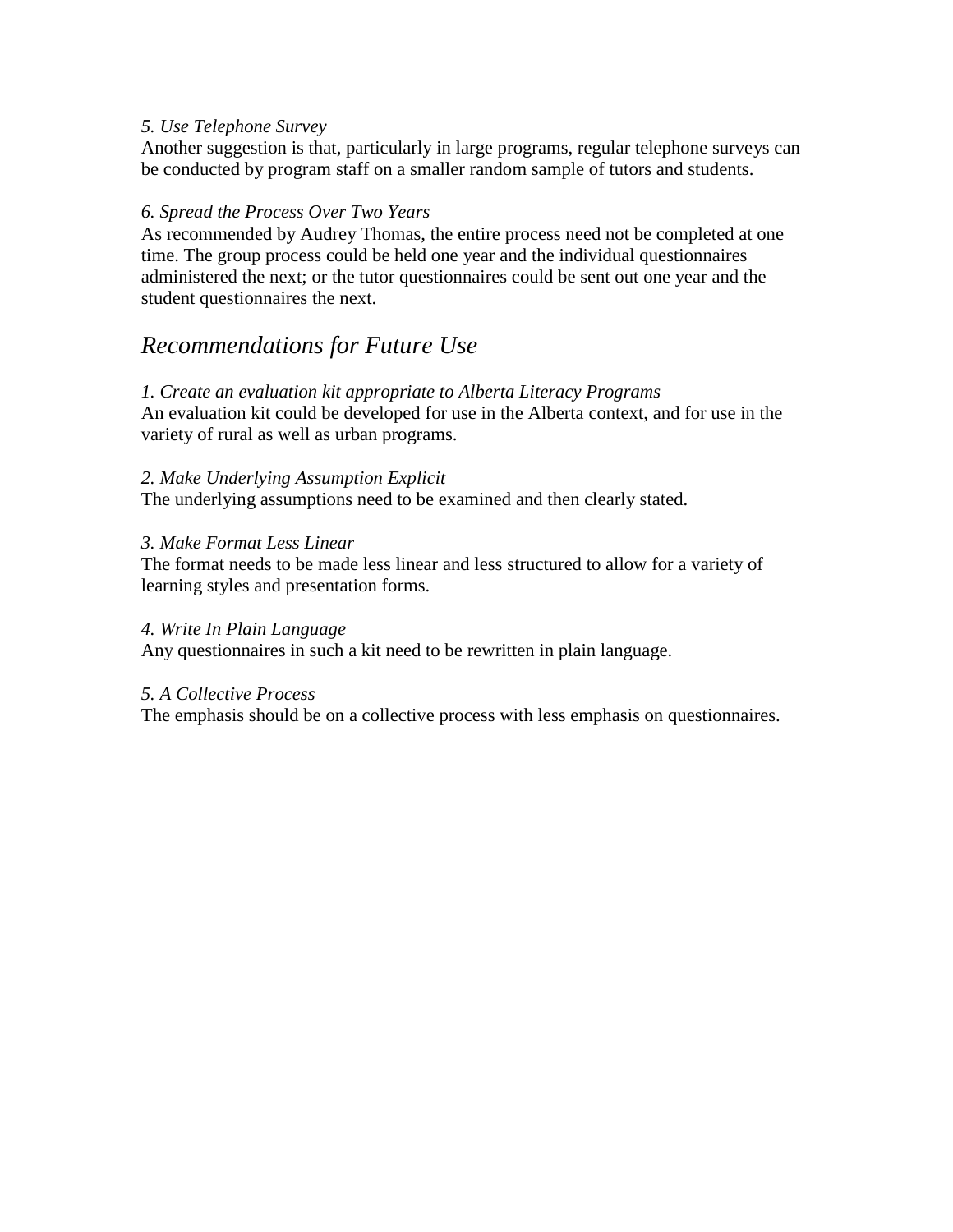# <span id="page-25-0"></span>*The Progress Profile*

# *Recommendations for Current Use*

In general, this tool was received very positively and we recommend use of the kit in its present form. While it does have some limitations, these are outweighed by the many advantages suggested by tutors, students and coordinators. Some slight modifications that could be made to the kit to make it more user-friendly for immediate use are as follows:

#### *1. Change Some of the Wording*

Adapt the wording to more appropriate Canadian usage. For example the question that asks "Where do I want to go?" could be verbally re-worded to say "What is my goal?"

#### *2. Add More Prompt Cards*

Additional prompt cards could be added to fit the Canadian or Alberta context. For instance, add something on the GED or on local apprenticeship programs.

#### *3. Laminate and Ring-Bind Prompt Cards*

To cut down on costs, the prompt cards could also be laminated and put on a ring for borrowing purposes.

#### *4. Show How Strategies are Used with the Tool*

The *Progress Profile* might be introduced in conjunction with lesson planning during tutor training. Some one-on-one help could also be given to tutoring pairs as they begin to work together. It is especially important to help tutors see how the strategies they learned during training might apply to the *Progress Profile.*

#### *5. Use in Conjunction With Informal Reading Inventories*

The tool should also be used in conjunction with an informal reading inventory to provide more information about students' strengths weaknesses and needs.

#### *6. Integrate Into the Entire Tutor Training Session*

Another suggestion is that the *Progress Profile* could be introduced at the beginning of tutor training and referred to throughout training. Tutors would thus use the tool to plan and assess their own learning during the workshops and to review their progress at the end of training. This would give them hands-on experience with the tool before using it with students.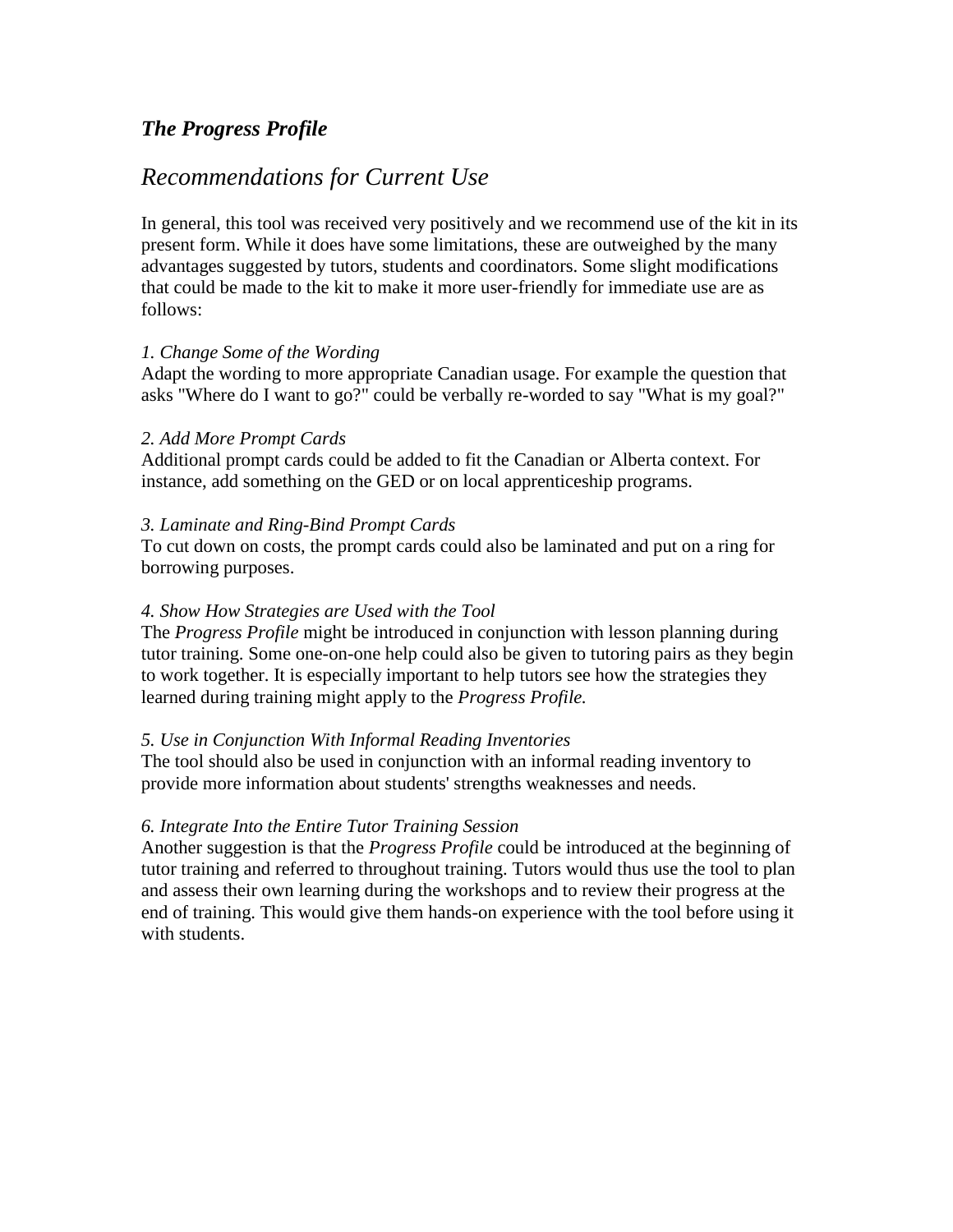# *Recommendations for Future Use*

Each of the coordinators participating in the project considered that in the longer term it would be worthwhile to develop a version of the *Progress Profile* appropriate for use in Alberta literacy programs. We felt that the tool would not require substantive changes but mostly changes in wording and formatting.

#### *1. Canadianize Vocabulary and Concepts*

British vocabulary and concepts should be changed to Canadian vocabulary and concepts.

#### *2. Modify Progress Review*

The Progress Review element needs to be modified to make it easier to understand and use.

#### *3. Reduce Number of Handouts*

A format that cuts down on the number of handouts should be developed.

#### *4. Make Further Recommendations for Review*

Recommendations should be included to have pairs complete the Progress Review at other appropriate times such as before they take a summer break.

#### *5. Provide Training for Coordinators*

Training in use of the *Progress Profile* should also be provided to literacy coordinators

#### *6. Connect Progress Profile to Tutor Training*

The adapted *Progress Profile* needs to be viewed in the context of the entire tutor training package. For example, it should be connected to sections on lesson planning; clear examples need to be developed to show how strategies tutors learn during training apply to the *Progress Profile.*

#### *7. Consider Progress Profile for STAPLE*

Consideration also needs to be given as to whether and how this tool fits into the STAPLE (Standardized Training for Alberta Practitioners in Literacy Education) project.

#### *8. Develop a Training Video*

A further suggestion was to develop a video that would explain the use of the *Progress Profile* for both tutors and students. This would also assist in training program coordinators as suggested in #5 above.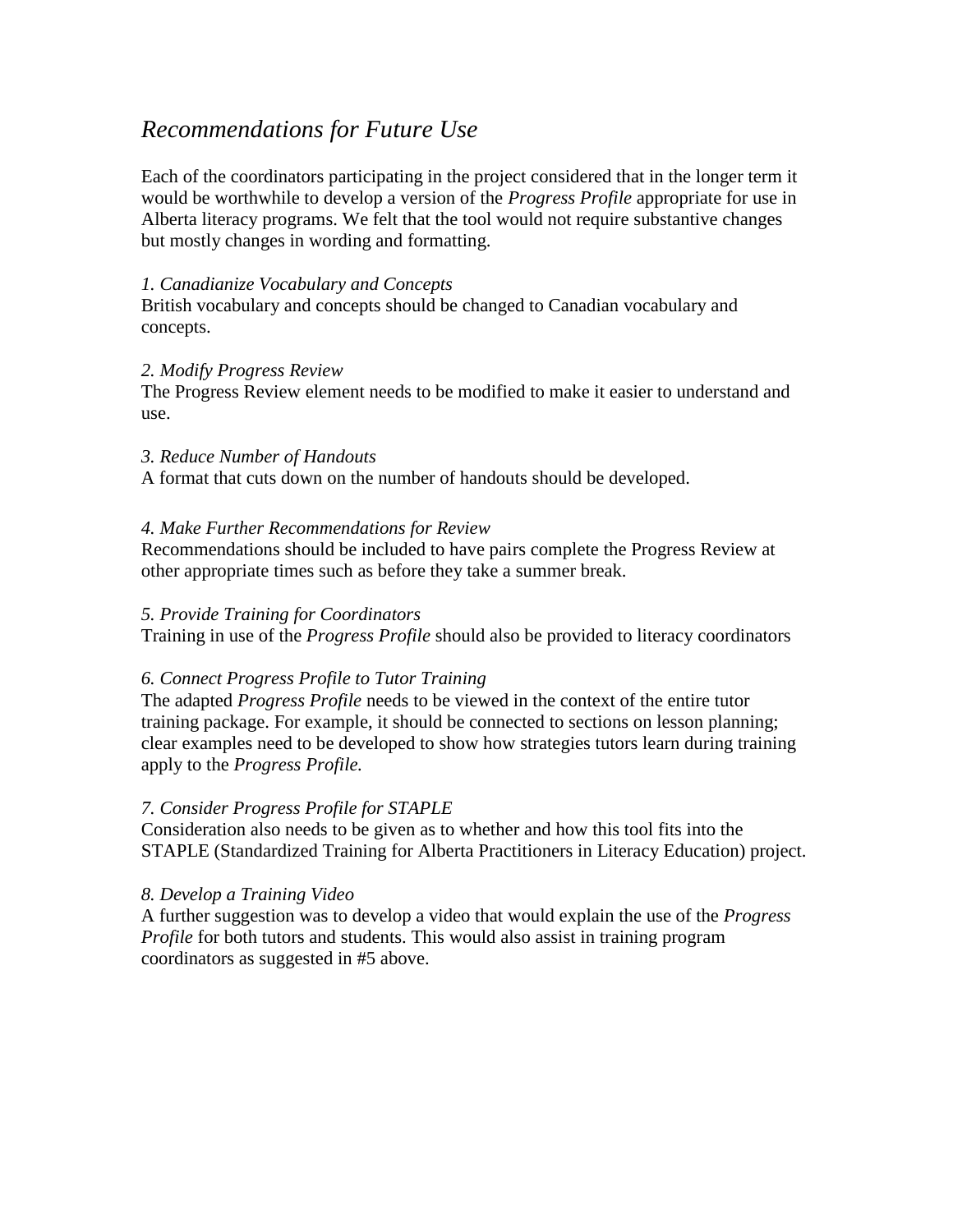<span id="page-27-0"></span>Since we began this project a year and a half ago, the issue of Evaluation has become even more central to Alberta community-based literacy programs. A recent policy document from Alberta Advanced Education and Career Development (AE&CD), *New Directions for Adult Learning,* issues a clear call for assessment and increased accountability in all adult learning programs.

In response to this call, the Adult Development Branch of AE&CD recently contracted Murray Lindman to address the issues of accountability and performance measurement for all programs managed under the Adult Development Branch mandate. A draft document, *Measure for Measure: Accountability and Performance Measurement of Adult Development Programs in Alberta,* states that "through a consultative process, this project will develop, pilot and operationalize an accountability framework, performance indicators and reporting and feedback structures."

The Board of Directors of the Association of Literacy Coordinators of Alberta (LCA) intends to work closely with Murray Lindman and the Adult Development Branch to ensure that any accountability and performance measurements developed are appropriate to the work of community-based adult literacy programs.

The LCA will soon apply to the National Literacy Secretariat for funding for a twophased project. First, in conjunction with all LCA members, we will develop Standards of Good Practice which are applicable to literacy programs in Alberta in the mid-1990's. Second, based on those standards, we will write an evaluation tool appropriate for our programs.

Again, throughout this process we will work with the Adult Development Branch. First, we will ensure that the tool(s) we create will provide them with the information they need to meet the Department's requirements. Second, we will do all we can to ensure that the information they want from us provides an accurate reflection of the multi-faceted work we do in the field of adult literacy, and that it reflects not only quantitative but also qualitative success.

The process of developing an effective and collaborative system of evaluation for community-based literacy programs in Alberta will require changes on all sides. Literacy coordinators and Board or Advisory Councils must understand the value of evaluation, must "own" the purpose and the process involved. From there, they must be willing to contribute their fiscal and personnel resources toward the on-going evaluation of their programs.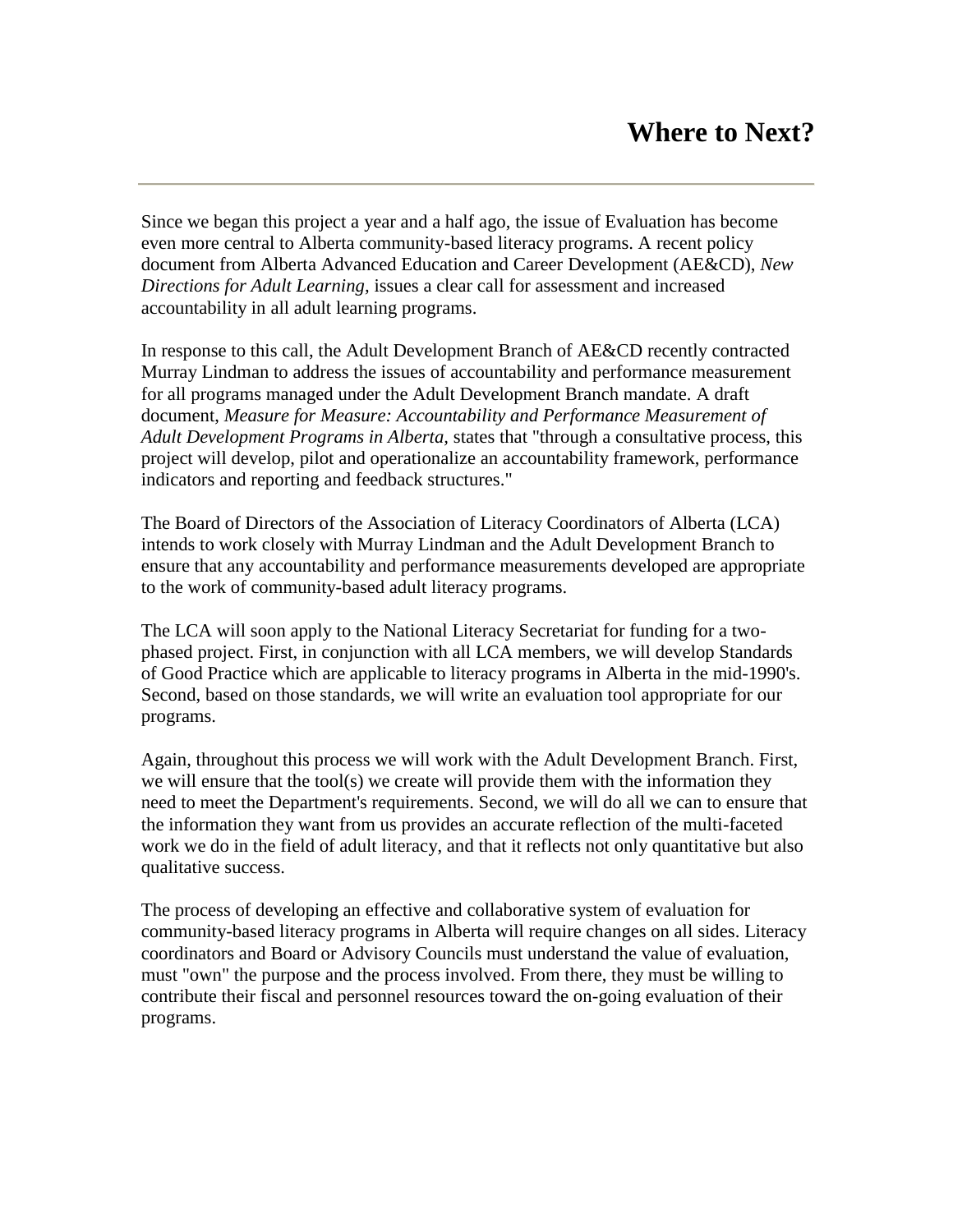Funders, on the other hand, must recognize that not all accurate measurements are quantitative, that positive changes in a person's quality of life or self-perception are sometimes most valuable to society. Also, funders who expect literacy programs to conduct effective evaluations must be willing to contribute financially toward the process.

In the years to come, we will see how well we have managed to integrate evaluation into the community-based volunteer literacy programs of Alberta. Whatever the outcome, those of us involved in this Pilot Evaluation Project believe it to have been a valuable first step, and we were pleased to have been a part of it.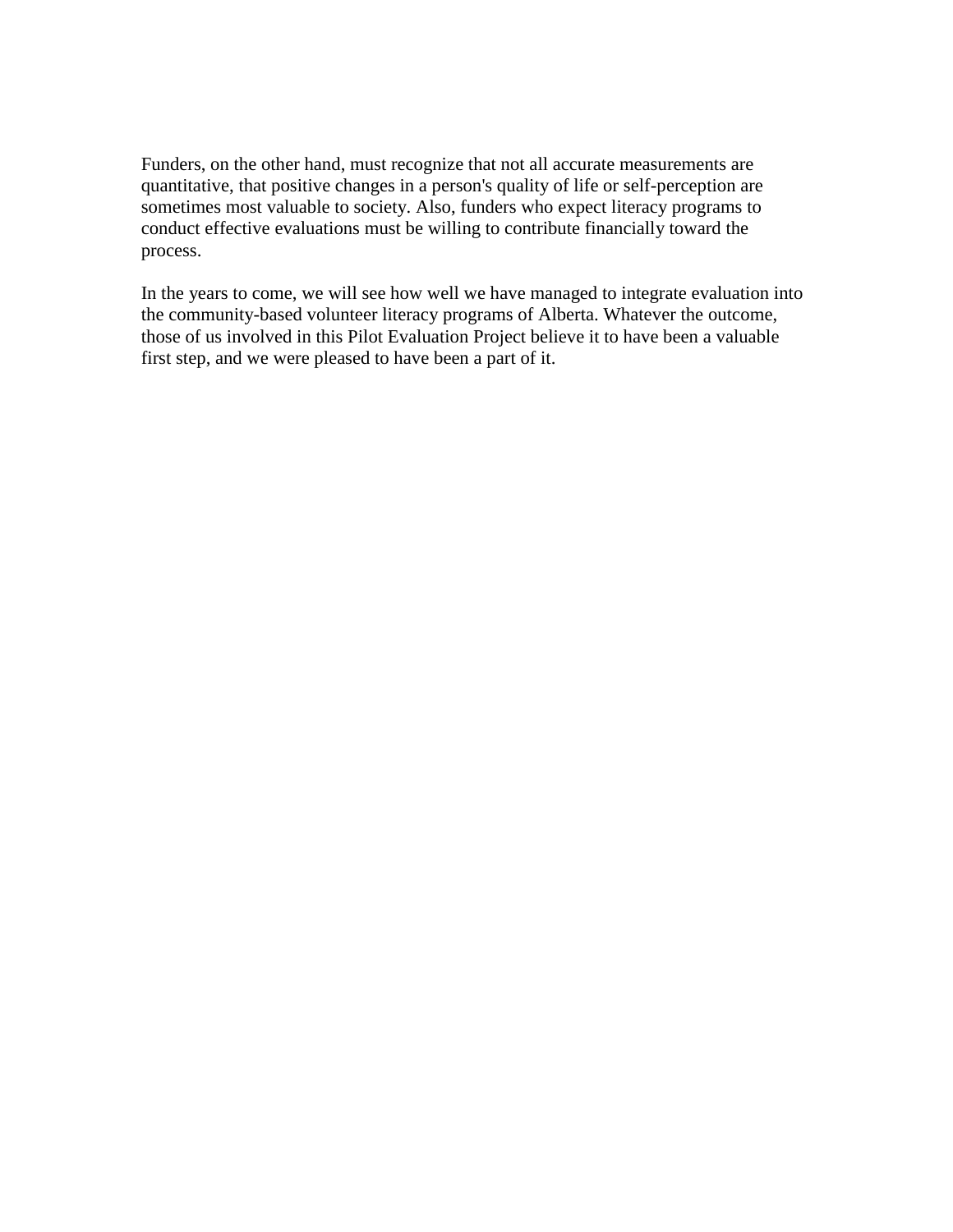# **Appendix A**

<span id="page-29-0"></span>*Good Practice Statements from Adult Literacy Volunteer Tutor Program Evaluation Kit\**

#### **A. Philosophy**

A quality adult literacy program has a dearly written philosophy or mission statement which is communicated to the people involved with the program and is reviewed regularly.

#### **B. Planning**

A quality adult literacy program regularly plans and sets goals and objectives consistent with its philosophy. It carries out these activities in a participatory manner.

#### **C. Community Involvement and Linkages**

A quality adult literacy program is aware of the resources and needs of the community in which it is located. It establishes and maintains links with various referral sources and community agencies as well as other relevant educational programs and organizations. It regularly reviews its community and organizational relationships.

#### **D. Awareness Activities**

A quality adult literacy program initiates a community awareness program to attract potential learners and volunteers and to gain support for the program and literacy issues from other sectors of the community.

#### **E. Access**

A quality adult literacy program operates from an identifiable and accessible location. It provides flexible time and place arrangements for instruction and facilitates access to other learning opportunities.

#### **F. Facilities and Equipment**

A quality adult literacy program operates in facilities which are comfortable, adequately serviced and equipped to meet administrative, instructional and program support needs.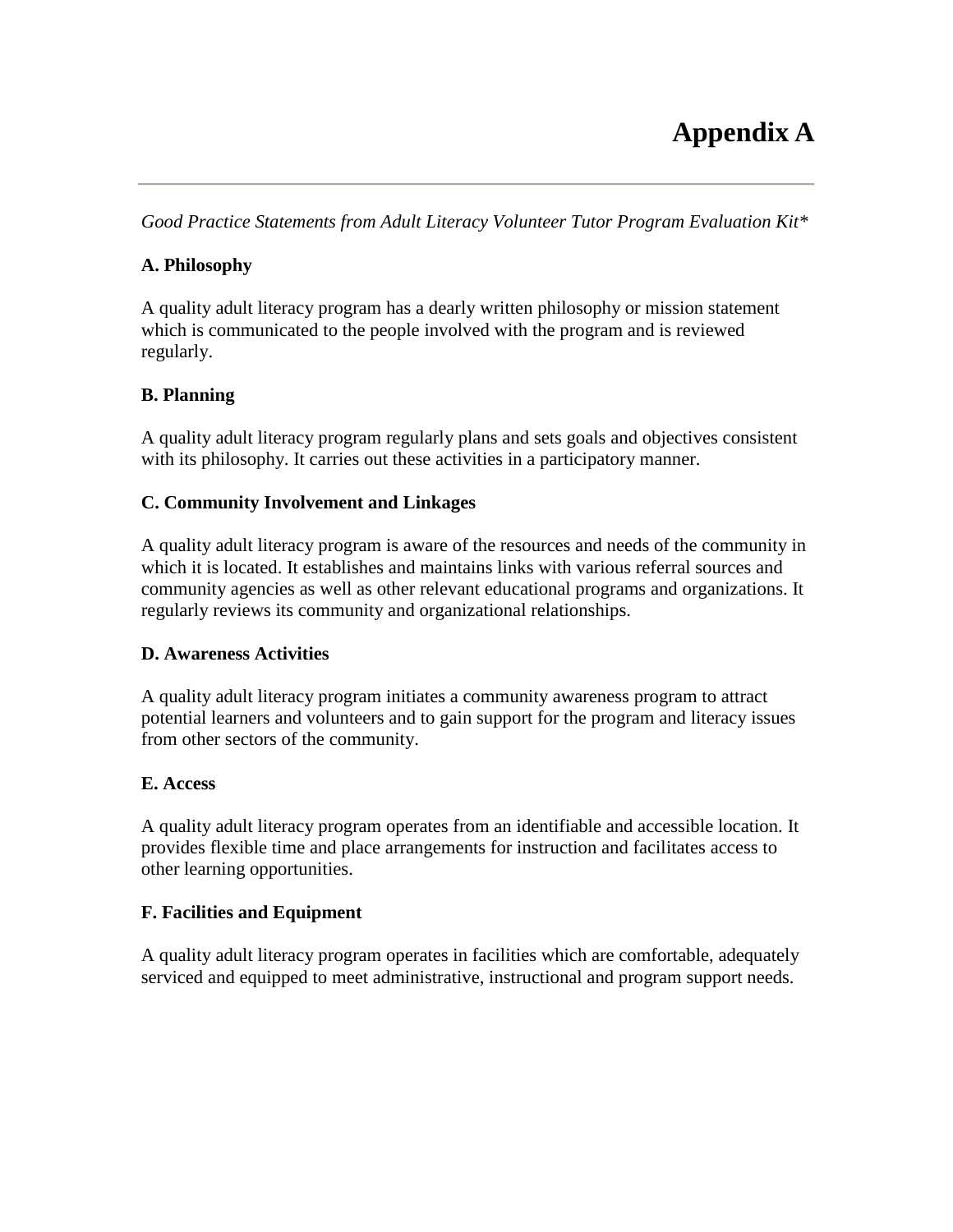#### **G. Administration**

A quality adult literacy program uses paid professional staff and is consistently wellmanaged and run.

#### **H. Participation**

A quality adult literacy program encourages the participation of learners and volunteers in as many different aspects of the program as possible consistent with its philosophy.

#### **I. Staff Training and Development**

A quality adult literacy program uses well-trained professional staff who keep up-to-date with developments in the field.

#### **J. Tutor Training**

A quality adult literacy program offers tutors a comprehensive training program which is presented using a variety of instructional techniques and group formats.

#### **K. Volunteer Tutor Support Services**

A quality adult literacy program provides a broad range of support services for its volunteer tutors.

#### **L. Learner Assessment**

A quality adult literacy program uses a variety of flexible, learner-centred assessment procedures when learners enter the program, while they are being tutored and when they leave the program.

#### **M. Learner Support Services**

A quality adult literacy program provides a broad range of support services for its learners.

#### **N. Instructional Strategies**

A quality adult literacy program uses instructional strategies which help adult learners progress towards their learning goals.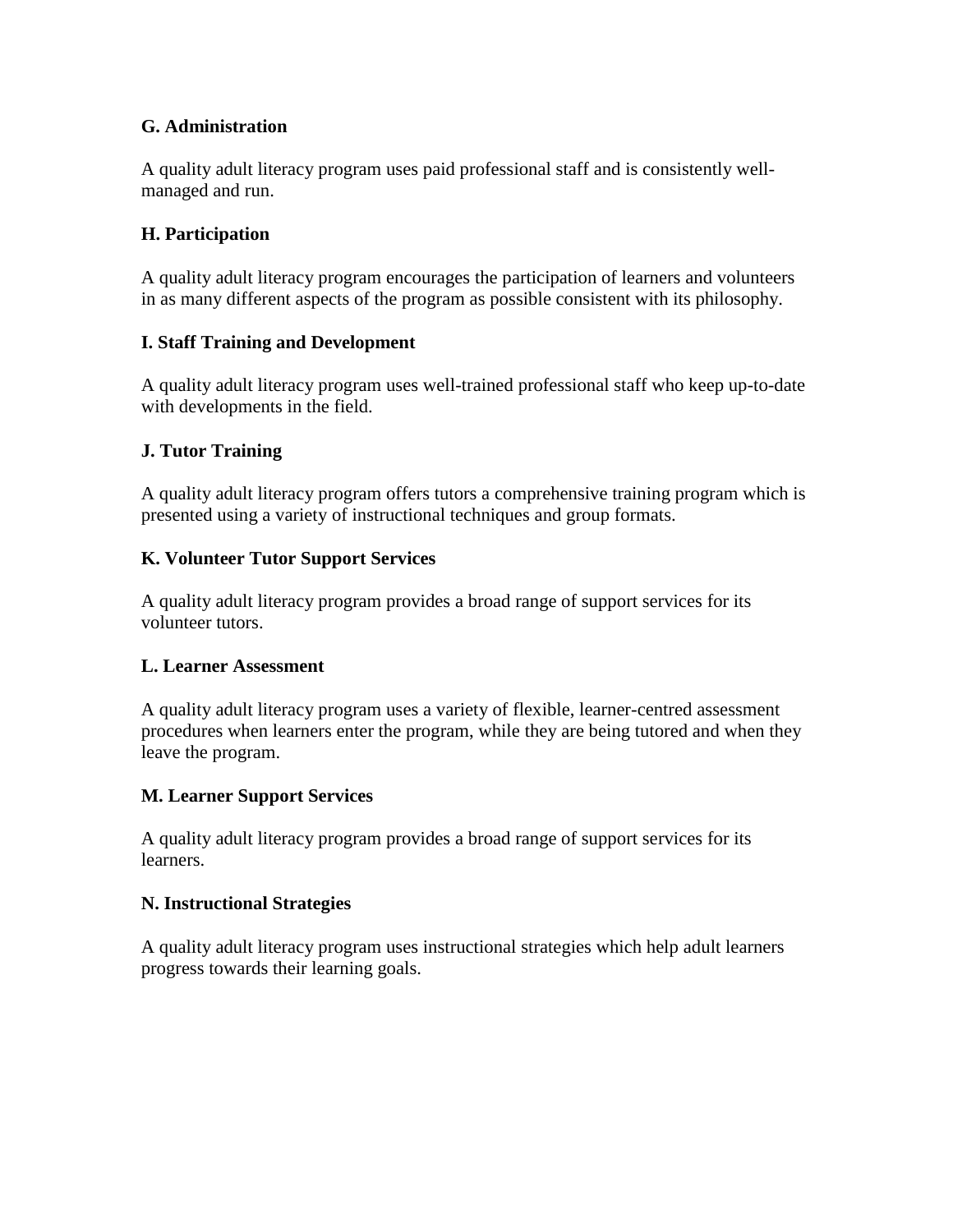#### **O. Materials**

A quality adult literacy program uses a wide variety of instructional materials appropriate for adults and consistent with the program's philosophy, as well as a wide variety of supplementary support and resource materials

#### **P. Program Evaluation**

A quality adult literacy program engages in ongoing evaluation to assure program effectiveness and involves learners, tutors, staff and other interested parties in the process.

#### **O. Funding**

A quality adult literacy program has adequate, ongoing funding to provide the necessary resources for staffing, facilities, materials and other support services the program needs to fulfill its mission.

\*Reprinted by kind permission of the British Columbia Ministry of Skills, Training and Labour. The *Adult Literacy Volunteer Tutor Program Evaluation Kit* is available from the Open Learning Agency, 4355 Mathissi Place, Burnaby, B.C. V5G 4S8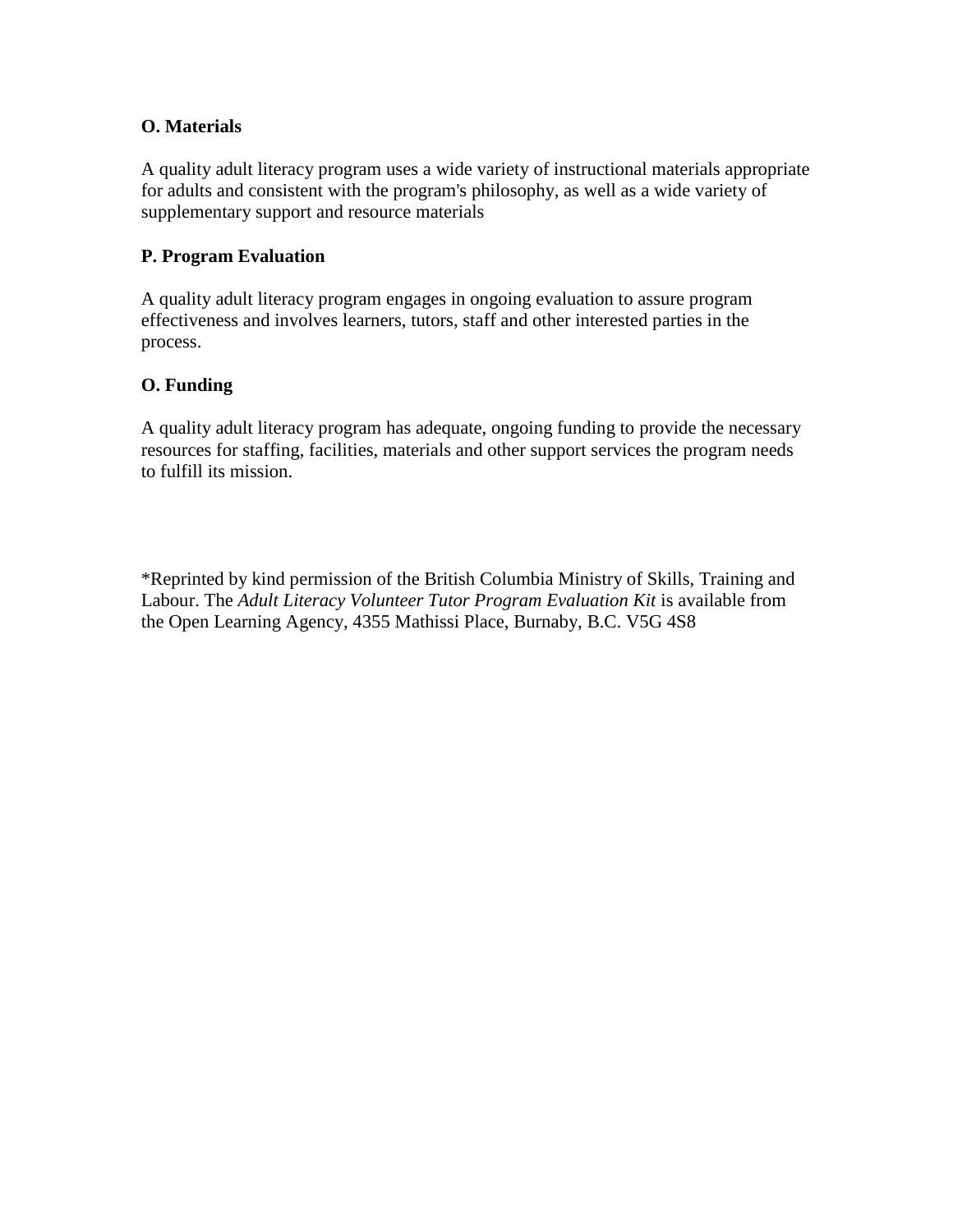#### <span id="page-32-0"></span>*Four Case Studies of the Progress Profile*

*Prospects Literacy Association by Maureen Sanders*

Prospects Literacy Association was established as a community-based volunteer tutoring program in 1980, in the city of Edmonton. Core funding for the program is received from Alberta Advanced Education and Career Development. Prospects became a charitable organization with a governing board of directors in 1991. The program is largely a oneon-one volunteer tutor program (75-130 tutoring pairs at any given time during the year), but it has also broadened its range of services to include small group work, using paid instructors, in the areas of writing, reading, math and family literacy. In 1994, the Association served about three hundred students.

# **Catherine and Sean**

Catherine and Sean had been working together for 20 months before being introduced to the *Progress Profile.* Sean was the first student that Catherine had worked with since training as a tutor, but Sean had had two previous tutors and had been in the program for three years. Sean is a twenty-seven year old student who had been through special education programs throughout his school career. Catherine has teacher education training and is a keen and motivated tutor.

# **Background Information**

Catherine and Sean worked with the *Progress Profile* for approximately 38 hours during the course of this study; They were in the first group to participate in piloting the tool and Catherine was particularly keen to try using it. She came to an in-service training session which was about 90 minutes in length, and she was enthusiastic about the potential of the tool. We chose this pair as one of two possible case studies because of their early involvement and interest in the pilot project and their willingness to monitor their use of the tool. They also expressed a willingness to complete the questionnaires used for data collection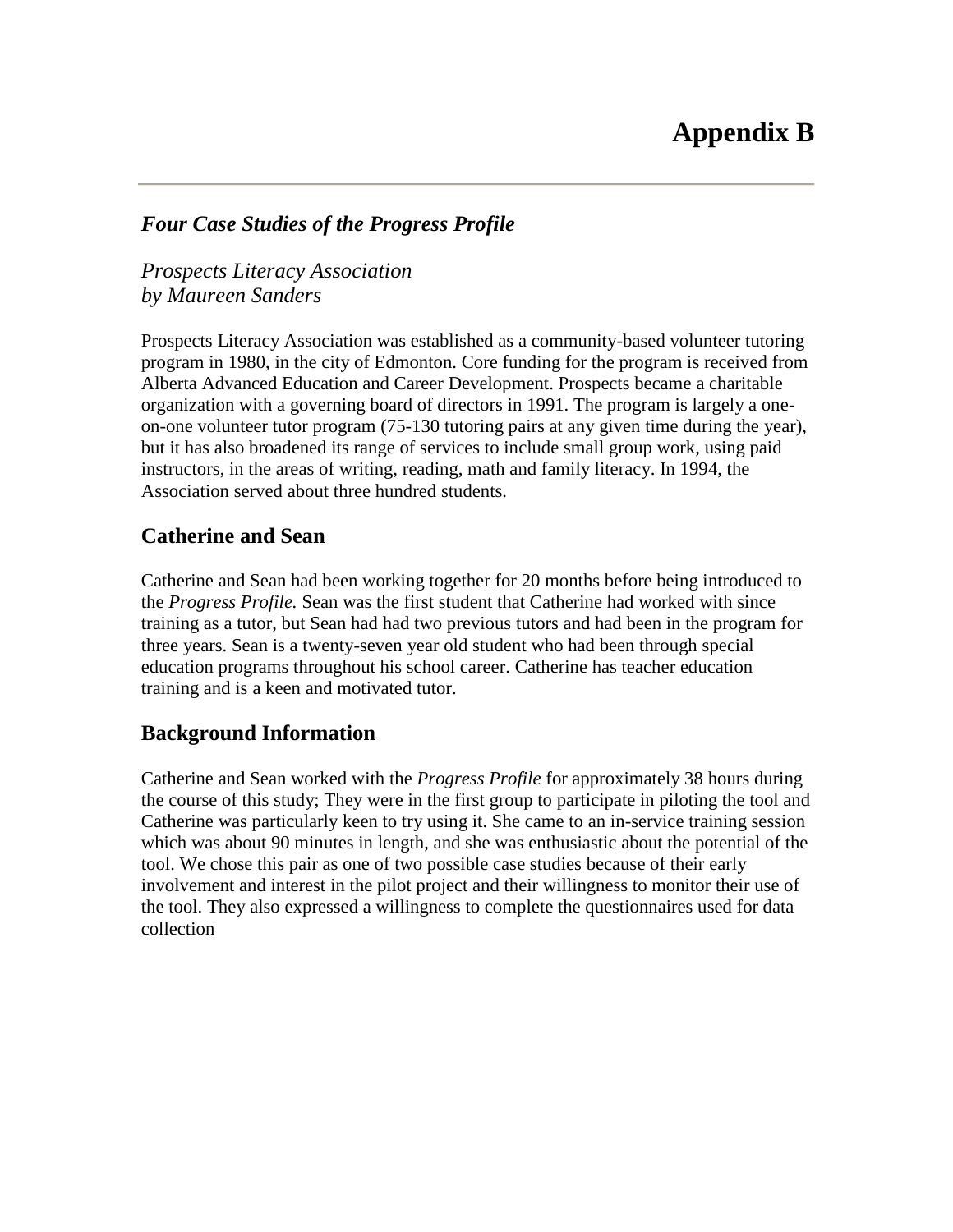# **Prior Experiences with Assessment and Goal Setting**

Before using the *Progress Profile,* Catherine's view of assessment was that of "standardized tests" and "tutor-made tests." She wrote that "tests would be given by me tutor, written by the student and graded and/or evaluated by me tutor." After using the *Progress Profile,* Catherine stated that her view of assessment had changed. She said that "the biggest change comes into play when the student is also involved in the assessment. This assessment allows me tutor/student pair to have a graphic representation of the progress (or lack of it) rather than a numeric value." She also stated that the *Progress Profile* "allows for an on-going dialogue between teacher and learner about his/her goals, materials used, his/her confidence level, and me usefulness of the goals we are striving to attain."

Sean wrote briefly that before the *Progress Profile* the thoughts that came to his mind when someone mentioned the word "assessment" or "test" were "boring" and "nervous." After using the *Progress Profile* he said that his ideas about assessment had changed "quite a bit, this is more private."

This pair stated that they were "not really" working towards a goal before they began using the *Progress Profile,* nor did they have a way of keeping track of progress. Catherine expressed verbally that they tried to set specific goals but that she found it difficult to get Sean to be explicit about the things he wanted to work on, so she often set the agenda and was not sure that they were working on the things that were most important to him. Sean was also quite passive in the tutoring situation and Catherine wanted to get him more involved in his learning.

# *Progress Profile:* **Learning How to Use It**

Approximately one hour was set aside towards the end of basic tutor training to introduce new tutors to the tool and to give them a brief amount of time to practice using it. In addition, four 90 minute in-service sessions were provided for on-going tutors to receive training in the use of the *Progress Profile.* Catherine attended one of the in-service training sessions and also returned for a second session as they began to approach the Progress Review part of the Profile. She felt that this was beneficial.

Catherine found the training to be generally sufficient, and experienced no real glitches or trouble spots in using the *Progress Profile:* the prompt cards were "straight-forward and very helpful." Catherine's need for a repeat experience with the training as she approached the Progress Review was borne out by a number of other tutors using the *Progress Profile.* Catherine also stated that they were quite easily able to measure progress by shading in the boxes and that it was a "worthwhile activity because it tells us where we're at." Another comment was that she could benefit from staff input on "how to delicately handle a wide variance between the student's assessment of progress made and the tutor's." This pair rated the level of user-friendliness at a 4 out of a possible 5.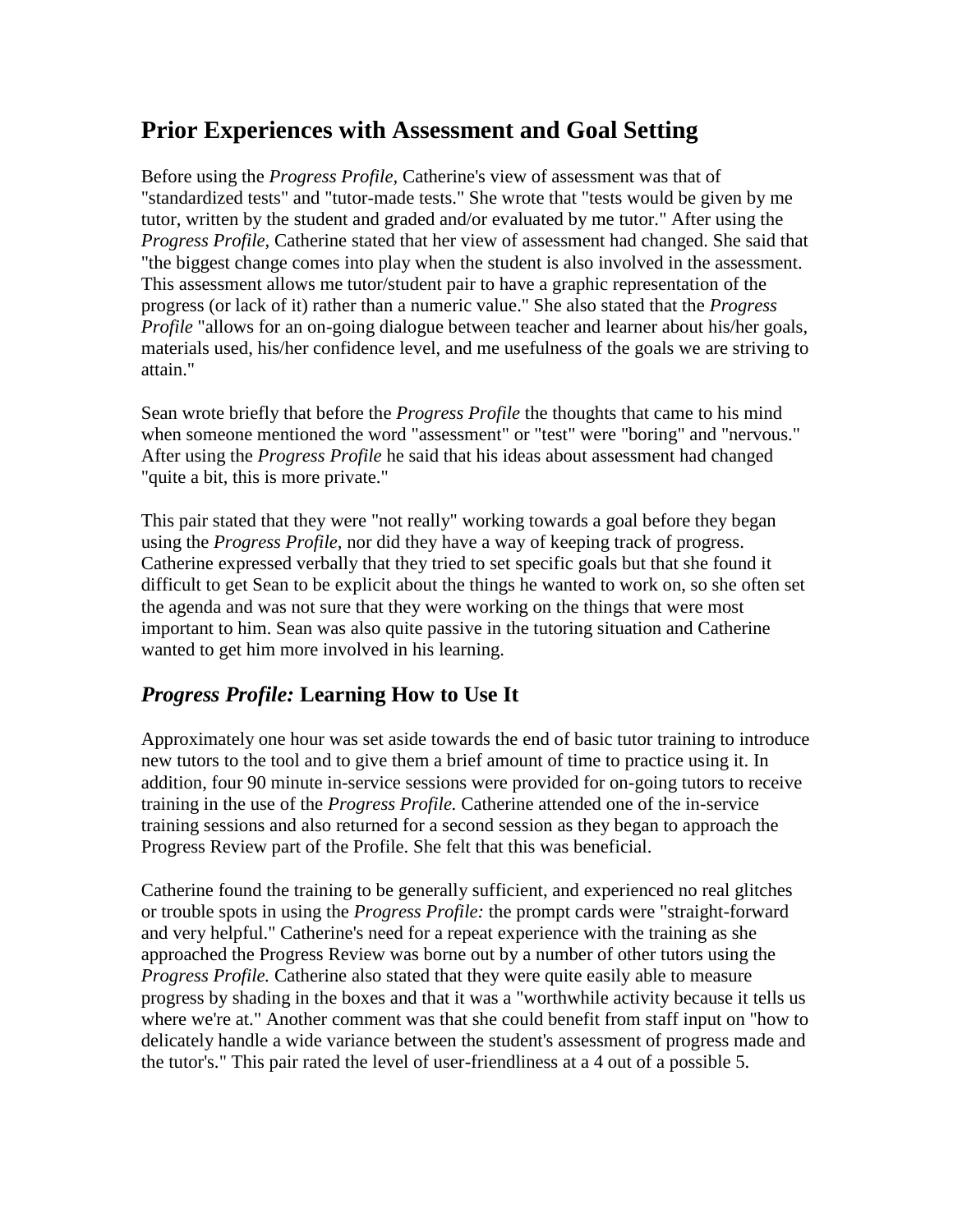# **Feedback from Catherine and Sean**

Catherine stated that her first impressions of the *Progress Profile* had "become a reality." She said that the tool "provided us with the guidelines we needed to establish the students' goals, to determine how we would meet them, and to keen us focussed on our journey."

Sean focussed on "shading in the squares" as being helpful to him but he was unable to really explain how it helped him. He gave examples of two things he is now doing more consistently: "reading every day" and "watching the vowels." This pair did not experience any great differences of opinion about how to reach the student's goals.

Catherine stated that "the *Progress Profile* helped me to decide on the effectiveness of my teaching when I was able to listen to my student evaluate his own progress. Without this tool he didn't have a clue (it seemed ) if any learning was taking place."

They felt that the use of the *Progress Profile* did change their lessons. "It changed the planning because Sean was able to verbalize what he wanted to learn through the structured format and through the use of the practical prompt cards." They did not feel that it had really changed their relationship in any way.

# **Recommendations**

Both Catherine and Sean recommended use of the *Progress Profile* for other tutoring pairs. They had no suggestions for changing it.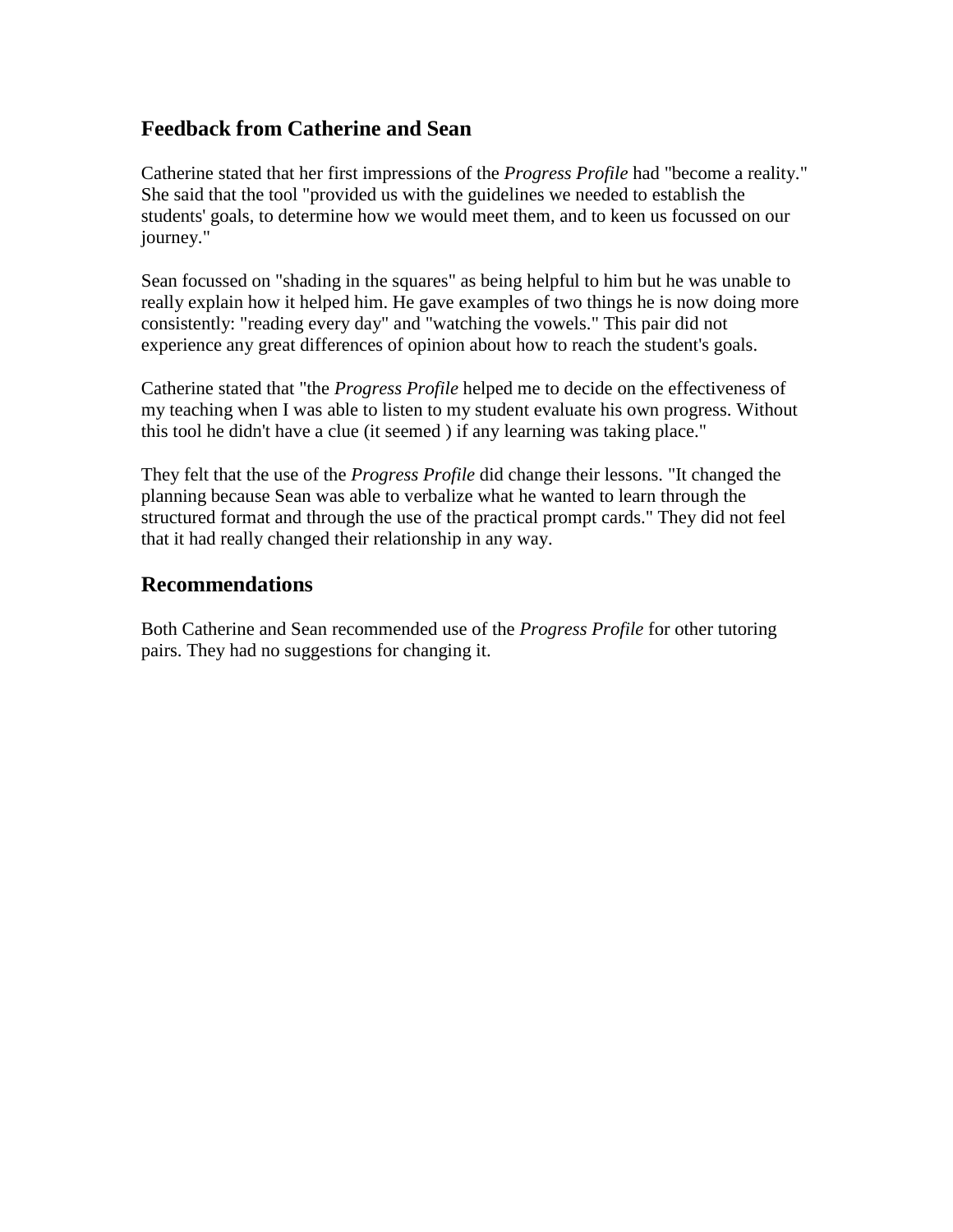# *Write Soon Literacy Project by Karen Manweiler*

The Write Soon Literacy Project is a community-based volunteer tutor program that exists to provide confidential one-to-one tutoring for any adult who wishes or needs to improve his/her reading, writing and/or math skills. ESL students are also accepted. The project extends over a large geographical area comprising some 10,000 sq. km. and includes a population of 18,000. There are 12 towns and villages plus a large rural/farming area. According to the 1994 statistics the total number of students accessing our project was 89.

# **Jane and Sally**

Jane (the student) is of Spanish descent and applied to our project to learn "English as a Second Language." She initially joined in July 1993 and was subsequently matched with a tutor. Her first tutor had to give up tutoring because of family health problems. She was then rematched in March 1994 to her present tutor.

The student is in her forties and has a young son who is integrating very well into the public school system. Although she has not worked since coming to Canada, she is currently looking for work. Her education in Mexico included high school plus business school. She worked as a private accountant in insurance sales. When she started with her first tutor she had very little facility with spoken English, although she could understand quite a lot. Although she had been without a tutor for a few months she had improved somewhat.

Sally (the tutor) joined the program and received training in January and February 1994. She has a Bachelor of Arts in Sociology and works as an addictions counsellor. She had not tutored previously. She is single and has a fair amount of time to devote to tutoring.

# **Background Information**

Jane and Sally started using this profile as soon as they were matched and had worked with it for twenty hours by the cut-off date.

One reason I chose this pair for a case study was plain and simple logistics. The tutor works in the office next to mine and I was fairly certain I could rely on her to use it diligently, fill out all the required questionnaires and get them back to me in a timely manner. I also wanted, if possible, to have one ESL pair and one literacy pair for this study.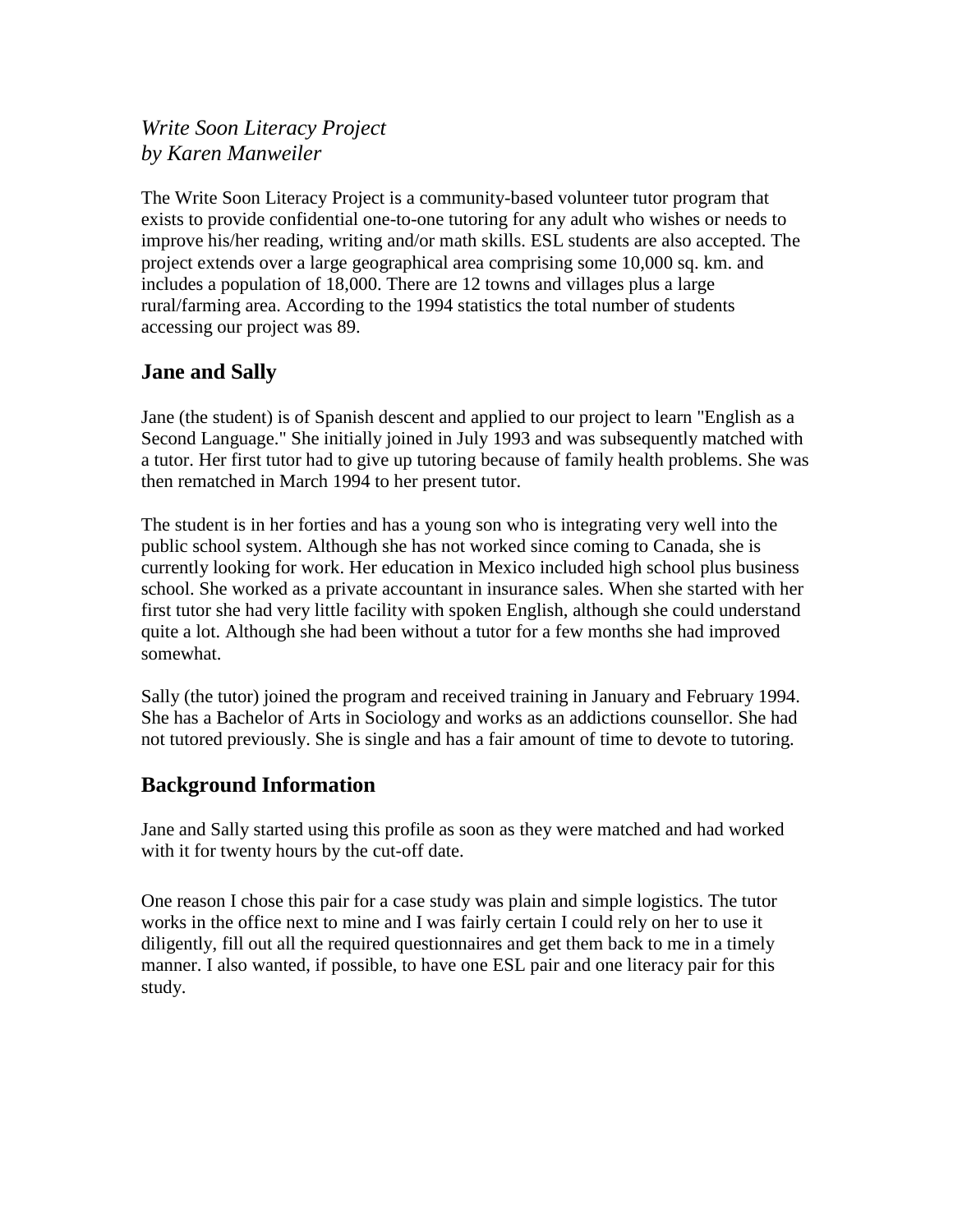# **Prior Experiences with Assessment and Goal Setting**

The tutor's initial view when I talked about this was "forty-five pages of questions!" However, she found it very easy to use. The student's first thoughts on assessment were that it was too soon for a test. On seeing the *Progress Profile* she thought it would be too complicated for her, but she said her tutor explained everything until she understood. She said she then knew what to expect from the program and from herself.

Since this couple started out using the *Progress Profile* as soon as they were matched, they didn't have any former experiences to comment on. They did state that they spent a lot of time initially just talking and getting to know one another.

# *Progress Profile:* **Learning How to Use It**

The training consisted of one-to-one instruction with the tutor, walking her through the concept, and then going through a sample profile. Use of the prompt cards was explained. There was also a three page instruction sheet, which together with the sample profile, prompt cards and blank copy of their profile, formed a package all put together in a blue folder. (We will continue with "blue folders" as this readily identifies the ALBSU *Progress Profile).*

The tutor felt absolutely no need for further training. She did feel that perhaps the wording of the first question was a little difficult to understand and that a simple "what are my goals and aims" would be better. That might lead to some simple word changes to the other questions also.

Both tutor and student considered the profile user-friendly, the tutor giving it a score of 4 and the student giving it a score of 3, out of a possible 5.

# **Feedback from Jane**

Generally, other than some slight concern on the wording of the questions, they could not think of another thing they did not like about this tool. The two things they die like were:

- (1) simple but effective way to outline goals and steps.
- (2) allowed the tutor/student feedback to take a more formalized role.

They felt that twenty hours did not allow them time to completely answer questions four and five, but they did not feel there were any unmeasurable goals.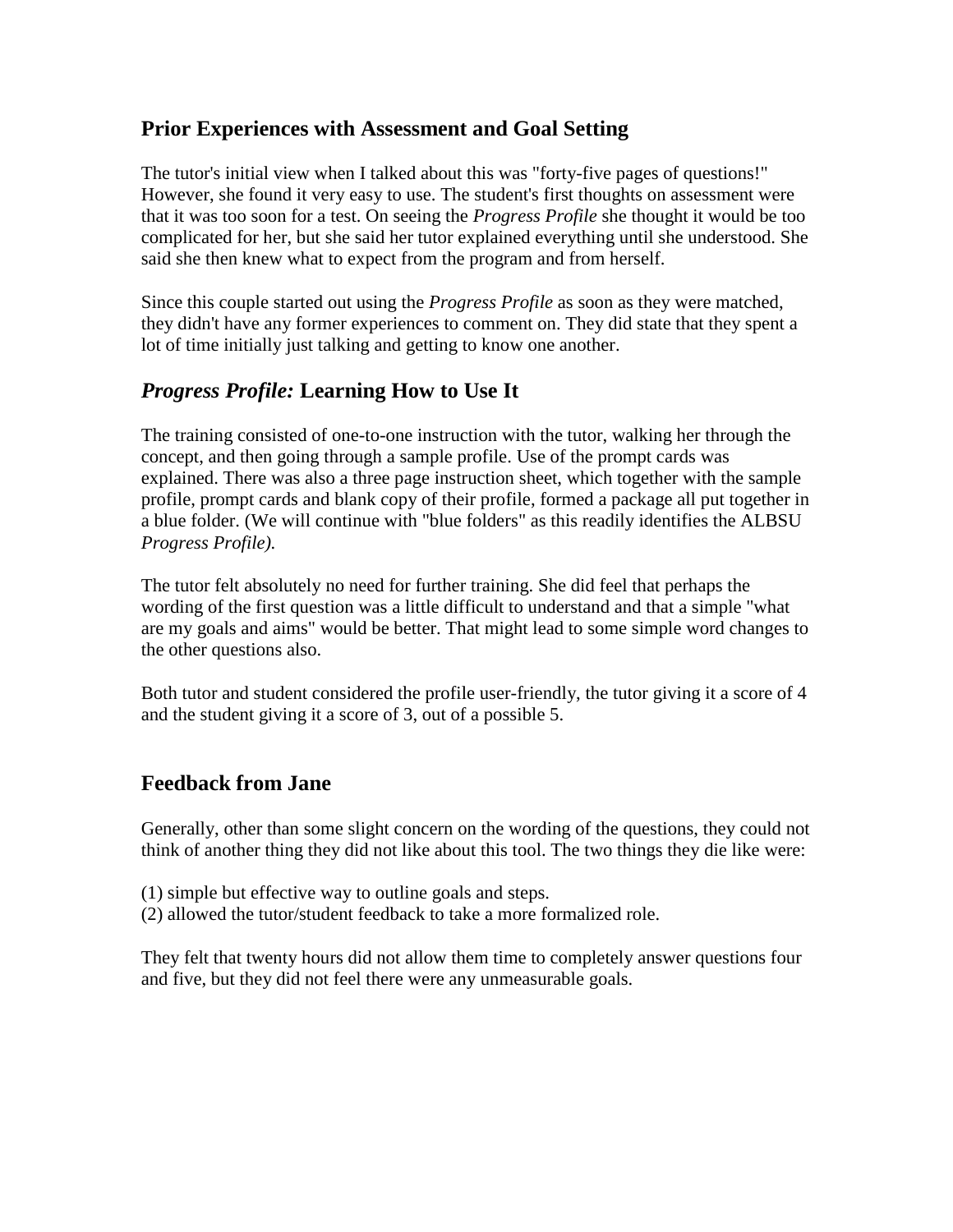Since the tutor and student had spent quite a lot of time getting to know one another before starting lessons, they had a good rapport. They respected and liked each other. The student had quite a lot of trouble with tenses, word endings and pronunciation but she was not embarrassed by her mistakes. The tutor quickly identified that as a strength, which in turn built the student's confidence.

The student felt that together they had figured out what she needs and that made her feel in control of her learning. They both felt using the *Progress Profile* made the lessons more directed and action oriented. The tutor stated she had her own ideas on how to measure progress, but having this tool handed to her, and the fact that it was dear and easy to use, just made her job as tutor a little easier.

# **Recommendations**

This tutor/student pair recommended the use of the *Progress Profile* by other tutor/student pairs. They felt it made the goals clear and the steps to achieve the goals easier to understand.

The only minor concern, as mentioned previously, might be some slight word changes.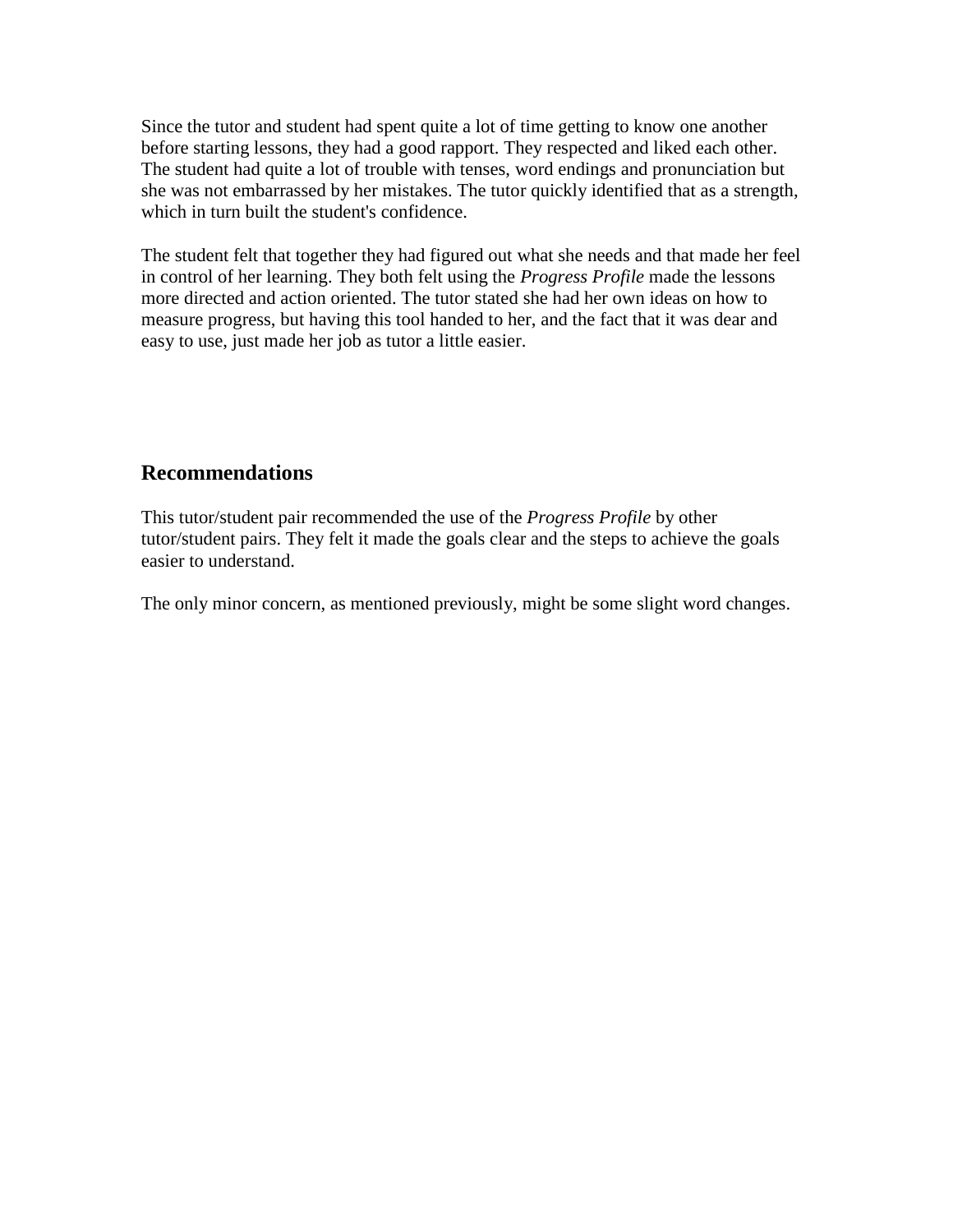*Parkland Adult Literacy by Candice Jackson*

The literacy program from which this case study is taken is a medium-sized rural program drawing from a large area which includes two fairly large towns and a larger number of smaller towns and villages. The eastern edge of this area is a twenty minute drive from Edmonton. The literacy program is 5 years old. Adult learners in the program include ESL learners and learners with a physical or mental challenge as well as ablebodied native English speakers.

# **Betty and Jane**

Betty (the student) has been in the literacy program for 9 months. She has had the same tutor during that time. Her first language is English. She is single and works part-time. She has Down's Syndrome and lives in a group home.

She was enrolled in a vocational program in school and does not have a formal grade level of schooling. Her strengths include some knowledge of the alphabet, good reading and comprehension at stage one levels, and an outgoing, friendly personality. She needs to work on increasing her vocabulary, pronunciation of some words, reading at her level and improving her spelling.

Jane (the tutor) has also been in the literacy program for 9 months. She works part-time as a circulation clerk at the local library and has seen tutors and learners who meet at the library. This has encouraged her to take tutor training. Jane has a high school diploma.

# **Background Information**

Betty and Jane were chosen to participate in this case study because they had met on a regular basis for a good length of time, they had developed a good working relationship, and they were willing to be part of a case study.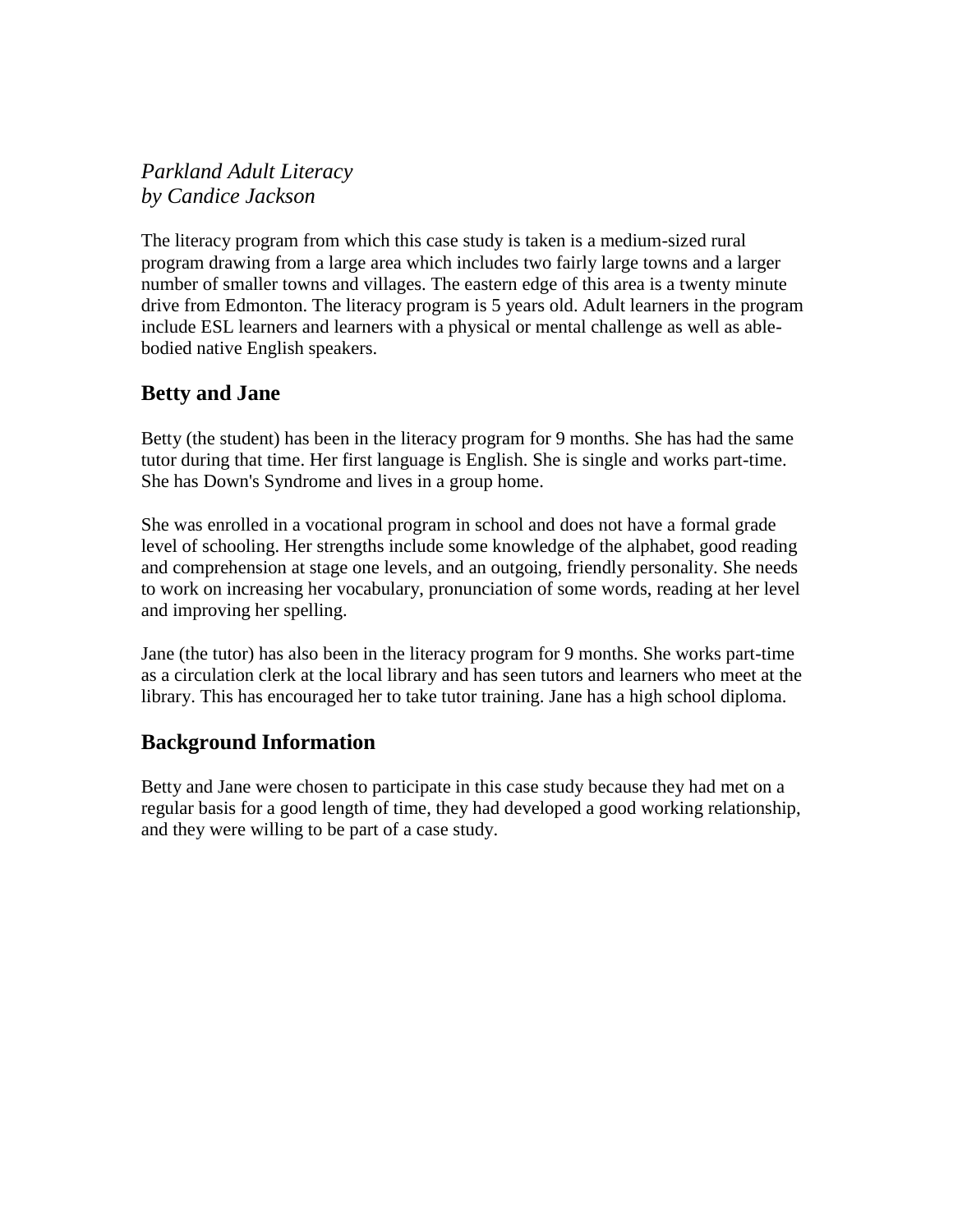# **Prior Experiences with Assessment and Goal Setting**

Initially, Jane the tutor described assessment as being "an evaluation or rating of level one is at." Her view of assessment did not change after using the *Progress Profile.* Betty, the student, described herself as being comfortable with tests before working with this tool. The *Progress Profile* did not alter her view of assessment.

Betty and Jane had been using goal-setting as part of their lessons prior to using the *Progress Profile.* The process they followed was one of discussing together what their goals were and how they could be reached. They also wrote down their goals and plans for reaching them. They did indicate that, although they had a plan in place to help them reach their goal they did not have a way to keep track of their progress.

# *Progress Profile:* **Learning How to Use It**

The literacy coordinator provided 2 hours of training to tutors before they began using the Progress Profile. The training consisted of an overview and explanation of the tool, allowing tutors time to envision how they would use the tool with their student and time to discuss the process and ask questions.

# **Feedback from Betty and Jane**

Jane liked the way that the *Progress Profile* helped her to break goals down into smaller parts with plans that would help to accomplish each part. She said, "It gets you thinking about what you want to accomplish." However, Jane contended that the *Progress Profile* did not allow for flexibility, that it was "too cut and dried."

Jane felt that the *Progress Profile* could not meet a stated goal such as "being able to spell." She stated. "when has this goal been reached?"

Although the *Progress Profile is* intended to be an indicator of tutor effectiveness, Jane did not feel that she gained any information of this kind from the tool. She not only felt ill-equipped to use the progress review section she felt that she could not effectively break down Betty's goals in a way that would coincide with the guidelines of the progress review. Jane gave the *Progress Profile* a rating of 3 out of 5 in terms of user-friendliness, while Betty rated it 5 out of 5.

Betty believed that the *Progress Profile* had helped her with word recognition. She stated, "I know lots of words by sight." She also felt that she had been helped to improve her learning saying, "I feel good saying words in the lesson." In terms of identifying strengths and weaknesses, it is not dear from Betty's response whether or not the *Progress Profile* was helpful.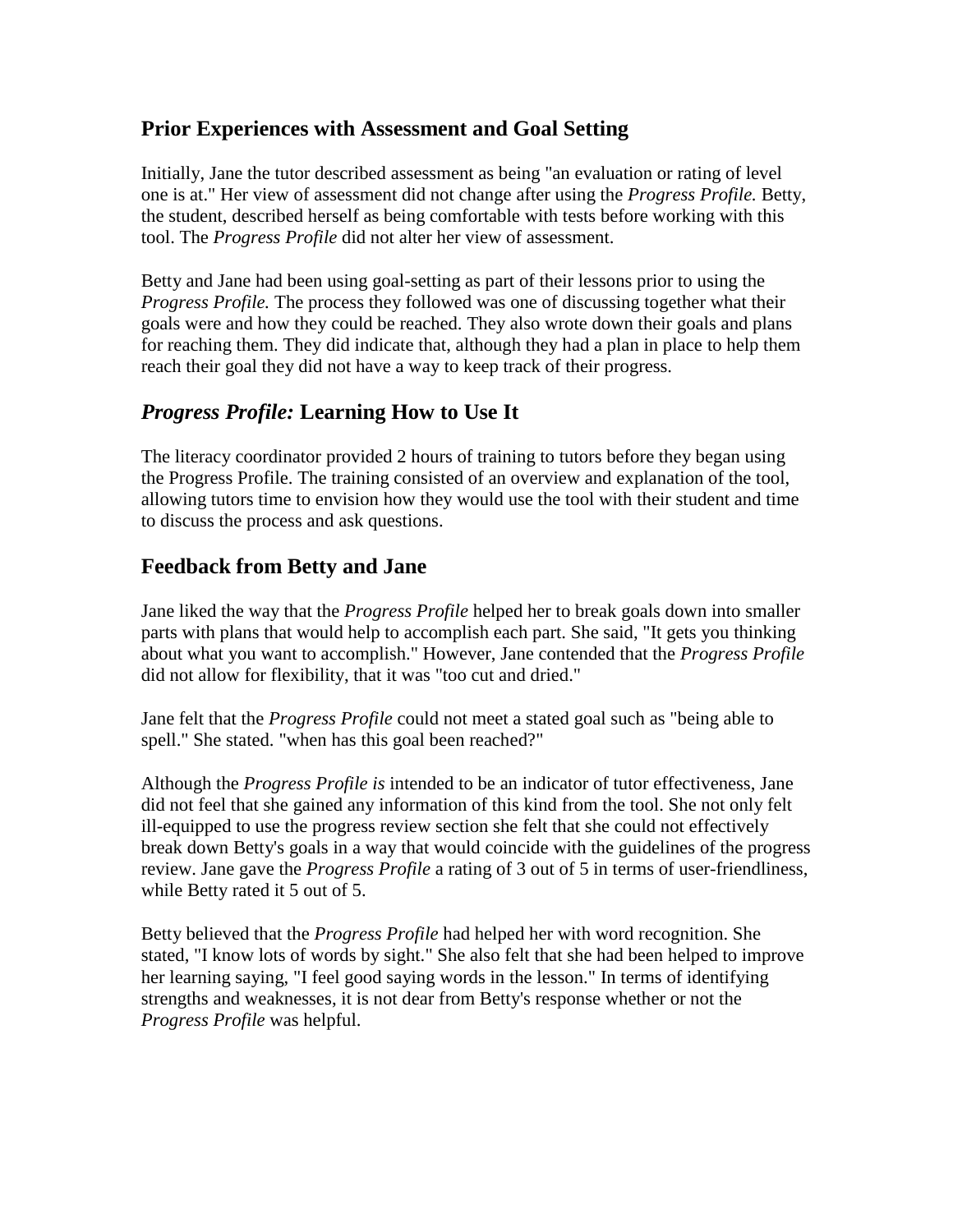Betty and Jane didn't seem to have differences to resolve regarding the way they approached reaching goals.

Jane felt that as a tutor, the *Progress Profile* changed her lessons by helping her to keep her aims in mind. She planned her lessons with "how to get there" as a focus.

# **Recommendations**

Jane definitely recommends the *Progress Profile* and says it is "useful for setting and defining steps to achieve goals." Betty's impression of the *Progress Profile* was "good" and she said it was "fun to learn."

The progress review section was the one aspect of the *Progress Profile* which was somewhat confusing to Jane. She stated, "Using this part didn't make much sense to me."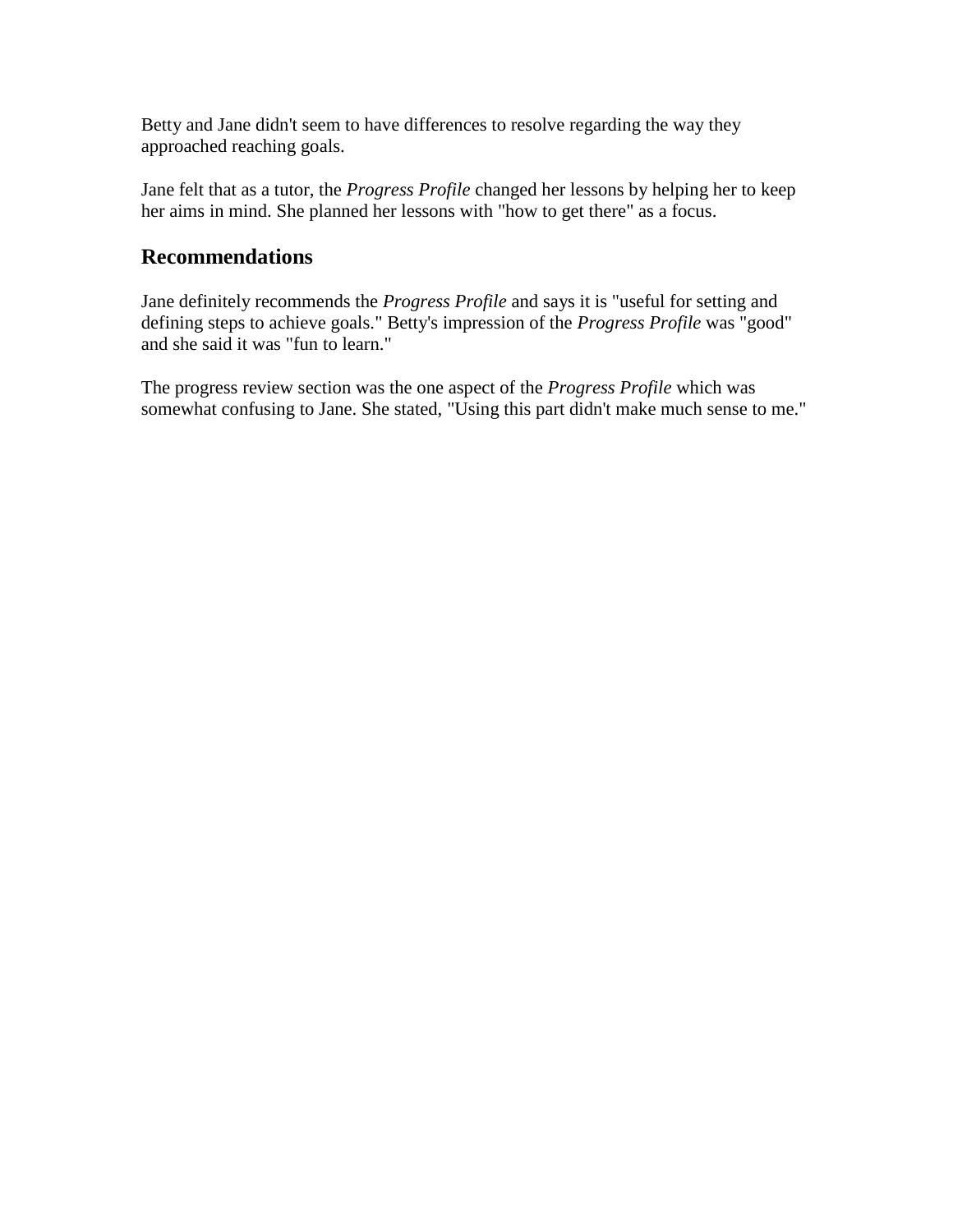# *Project Read by Marnie Schaetti*

Project Read opened its doors in 1987, as the community-based volunteer adult literacy program for the Willow Creek Further Education Council district. Because of the size of the geographical area to be covered, smaller projects were established in Nanton and Fort Macleod. They work in conjunction with the central program in Claresholm, but have their own coordinators and Advisory Councils. In this case study, "Project Read "refers to the program in Claresholm. Project Read is considered to be a "small" literacy program with an average of ten to fifteen student-tutor pairs working at any one time.

# **Venita and Grace**

Venita, the student, registered with the program and has been working with the same tutor since May 1993. She was referred to the program by Social Services and from the beginning has been committed and involved both in the project and her own studies. She is currently vice-chairperson of the Project Read Advisory Council. She is the single mother of a five year old boy. Although she was pushed along further, the last grade she felt she succeeded in was grade three. When she came into the program she was reading at approximately a grade 4 level. Within that restriction, she read well, using both print and context to get meaning from the text. A tactual/kinesthetic learner, Venita and her tutor used lots of games and hands-on activities for spelling, numeracy and reading instruction.

Grace has been a tutor with Project Read since 1988. Venita is the fourth student she has worked with. A retired nurse, Grace has proven herself to be an exceptionally dedicated and compassionate tutor. Her commitment to her students has led her to be innovative and effective in helping students achieve their goals. She has served on Project Read's Advisory Council.

# **Background Information**

Grace and Venita were fairly dear about what Venita's goals were before using the *Progress Profile, but less dear about how to check whether goals were being achieved.* One problem they had with being involved in the case study is that they felt they had not used the tool long enough to be able to evaluate it as thoroughly as they might have wanted. I nevertheless chose them for this case study for two reasons. First, they are committed to Project Read and were happy to participate in a study that might improve it. Second, they understood the *Progress Profile* and how it worked, and even though they had only used it for a few lessons, they had articulate impressions of its usefulness.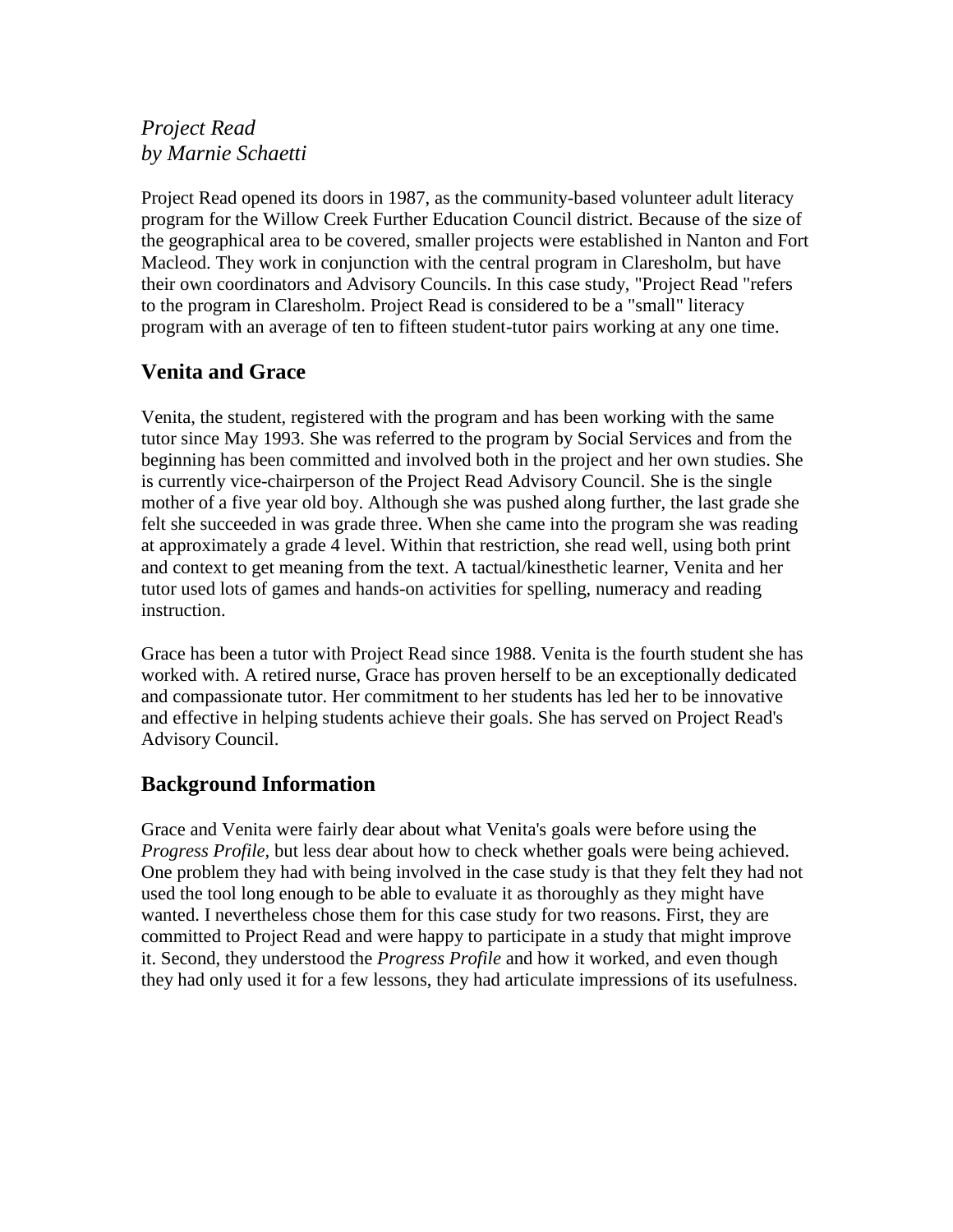# **Prior Experiences: Assessment and Goal Setting**

Before using the *Progress Profile,* Grace thought that assessment would mean that her tutoring skills and methods were being evaluated by an external authority. The *Progress Profile* did change her views. After using it, she states that rather than being assessed externally, a tool could help her be more aware of her student's goals and requirements on a regular basis. Venita related assessment to her devastation at finding that she read at grade 3 or 4 level. Having come to terms with that fact and with her need to improve, she sees the *Progress Profile* as helping her define her goals.

When they were first matched, well before using the *Progress Profile,* Grace and Venita discussed Venita's goals and Venita wrote them down. To develop plans for reaching these goals, they used lesson-by-lesson Individual Program Plans (IPP's). Venita would assess the materials and methods used, as well as her perception of their progress, and Grace would develop lessons based on Venita's assessment and her goals.

# *Progress Profile:* **Learning How To Use It**

As the coordinator, I went over the *Progress Profile* in a two-hour session with the participating tutors. However, I did not include any actual practice, say via a case study, and the tutors ended up with lots of unanswered questions which they later had to ask me. Special concern surrounded how to fill out the Progress Review.

Grace and Venita used the prompt cards and found them to be particularly useful because they challenged them to make the goals very specific. With the second question. "What do I need to learn?", they were able to refine those goals further. Venita found it "useful to list her goals in order of importance." The tutor found that the *Progress Profile* was quite user-friendly, giving it a 4 out of 5. The student found it a bit confusing and rated it a 2.5 to 3 out of 5.

# **Feedback from Grace and Venita**

Both members of this pair had the same initial impression of the *Progress Profile:* "More paperwork!" They found it to be time-consuming but were happy to be introduced to it. "We like the fact that the aims and goals of the student are written down and can be referred to often." Venita appreciated the step-by-step approach to setting goals. Knowing that one step was completed, that one goal had been achieved, and moving on to the next gave her a sense of progress which was gratifying. Grace stated: "My student in particular liked the idea that things are written down and the fact that she could see her progress charted in black and white."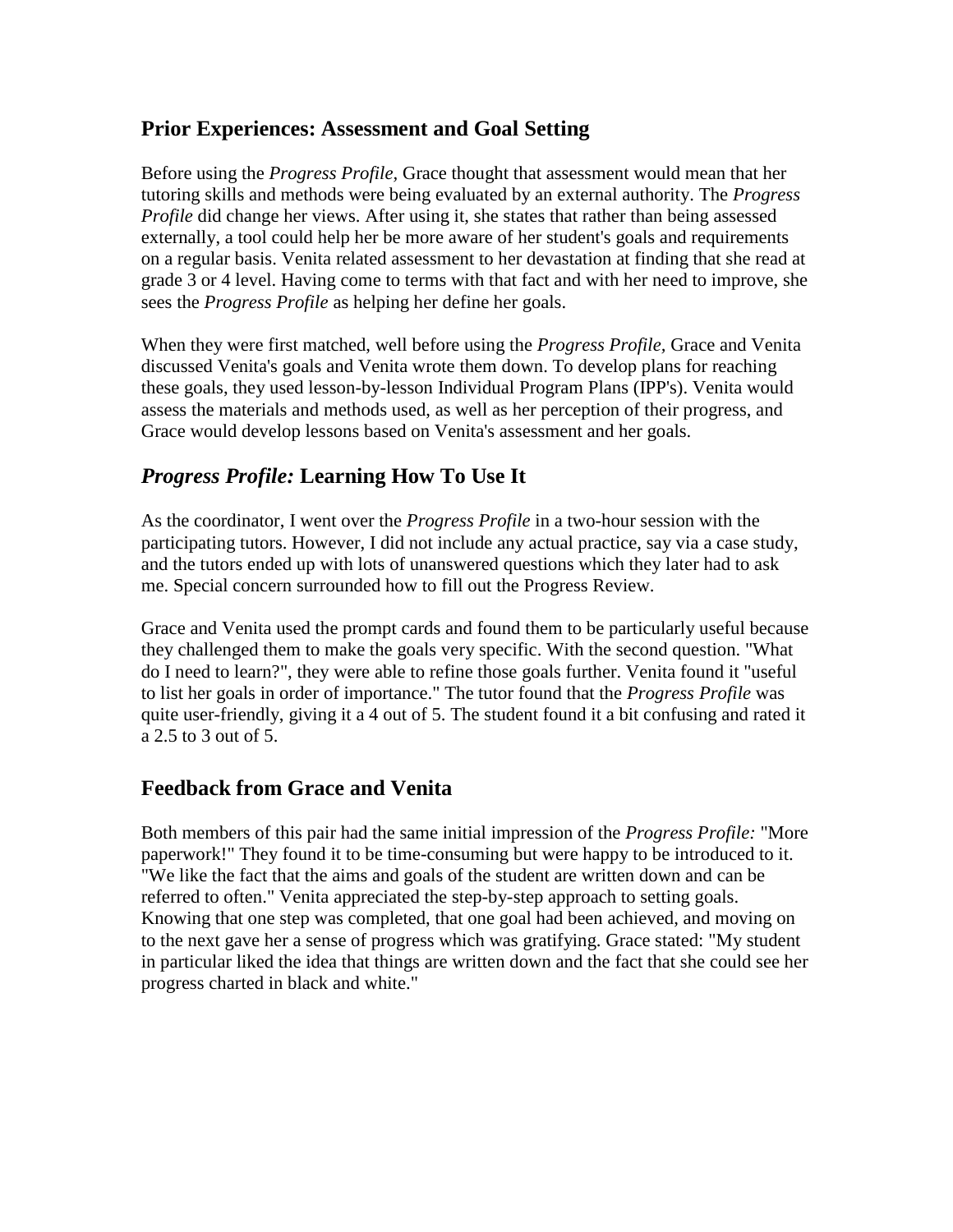Both this pair and others found that the *Progress Profile* allowed them to outline all the goals the students had. In fact, a common consensus seems to tee that the prompt cards and questions helped the pairs to focus on particular goals far more effectively than ever before.

Our program is strongly student-centered already. The *Progress Profile* did not change or improve this. Venita and Grace report no previous or on-going disagreement about how to achieve Venita's goals. Grace continued to make suggestions and try methods whose effectiveness Venita assessed regularly.

Grace felt that with so little time to work with the *Progress Profile,* it was too early to tell whether or not the *Progress Profile* specifically helped her understand the effectiveness of her tutoring.

The *Progress Profile* changed Grace and Venita's lessons in that it helped them be very conscious of Venita's goals and work toward them very concertedly, even in the short time available to them. It did not significantly alter an already respectful and effective tutoring relationship.

# **Recommendations**

Both Grace and Venita agreed that the *Progress Profile* "could be a very useful tool for most student-tutor pairs." Another student commented that the *Progress Profile* would help most students do "the things that we want to do." All the pairs using the *Progress Profile* recommended its use.

Grace and Venita had no recommendations for changing the *Progress Profile.*